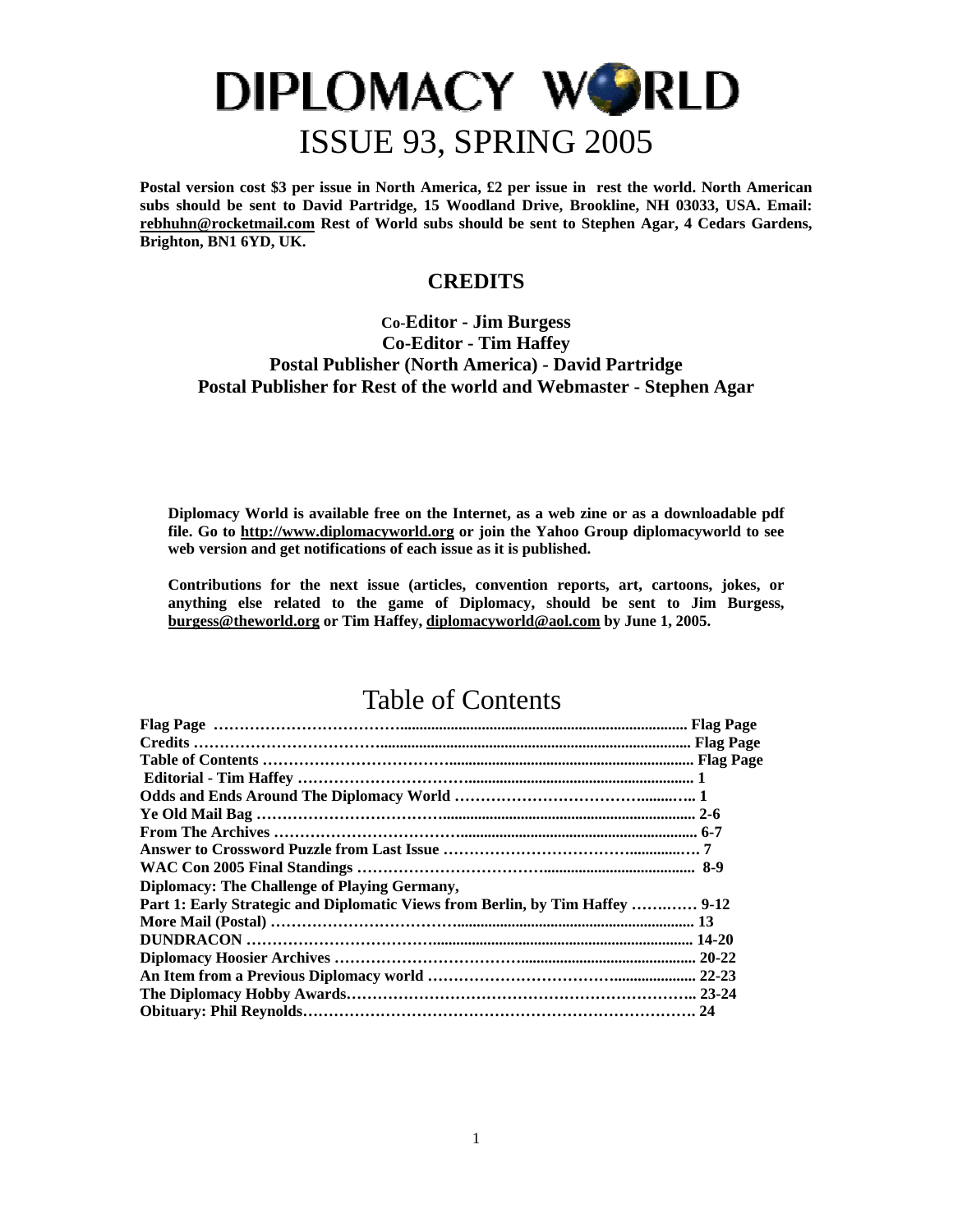### **Editorial by Tim Haffey**

**I am thinking about trying to make Diplomacy World a subscription service on the internet. Members would have to sign up to receive their copy of Diplomacy World and would have to pay a fee to be a member. In addition to a subscription to Diplomacy World, members would be entitled to other things yet to be determined. I am just wondering what other readers would think of this idea. The money could be used to provide funds to purchase awards for various events that DW might put on or participate in, like the hobby awards we are currently voting on or, assist individuals to go to various tournaments around the country. For the wealthy globe trotters among us it is no big deal but, for those of us living on pensions, it is. Send comments to [trhaffey@yahoo.com](mailto:trhaffey@yahoo.com) -----------------------------------------------------------------------**

**-** 

### **Odds and Ends around the Diplomacy World**

**DW Grand Diplomacy Tournament Well, I got zero response on this, so I guess we will forget it.** 

**US Orphan Game Custodian Michael Lowrey, [mlowrey@infionline.net](mailto:mlowrey@infionline.net) is the US Orphan Game Custodian. If your postal Diplomacy or variant game is delayed by a GM who has not provided results in months, contact Michael, and he will try to resolve the problem by checking with the GM, and if necessary placing the game with another GM. If you are not on the web, send me your message and I will forward it to Michael. Diplomacy World, 810 53rd Ave., Oakland, CA. 94601** 

**Who Do You Trust" actually saw the light of day starting January 1, 2005. It also includes a subzine called The Articus Archives that reports on the goings on in the North American Hobby Zines Archive. And, yes, Big Cat Mama is still alive and well.** 

**Bordman Number Custodian. I Finally found out who the BNC and The MNC is. They are both one and the same, none other than the publisher of "off-the-shelf", Tom Howell. His address is 365 Storm King Road, Port Angeles, WA 98363.** 

**Fred Davis' backup of the former North American Variant Bank is still in existence. While the original NAVB and the UKVB were merged two years ago under the aegis of Stephen Agar, he still maintains a file of about 200 Dip variants, including all of his own designs, and that a catalog of what he has on file is available. He feels that some people would not want to write to England for copies of variants, so they can obtain them from him. Or, at least, look at his Catalog to see what he has in stock. Copies of this Catalog are available for \$1.00. Send request to Fred Davis, Jr., 3210 Wheaton Way, Apt. K, Ellicott City, MD, 21043- 4254.** *<<Editor's Note: I actually bought his index and he has a lot of neat variants if you are into them. You should check it out. I an going to get the Youngtown Variant to run in "Who Do You Trust". The index is 12 pages long in single spaced entries.>>* 

**Here are some websites for Tournaments.** 

**<http://www.geocities.com/ftfgrandprix/> - A lot of European tournaments and stuff. [http://www.wdcindc.org](http://www.wdcindc.org/), the Official webpage of the World Diplomacy Convention XV. [http://www.diplomacyfed.org](http://www.diplomacyfed.org/) North American Diplomacy Federation**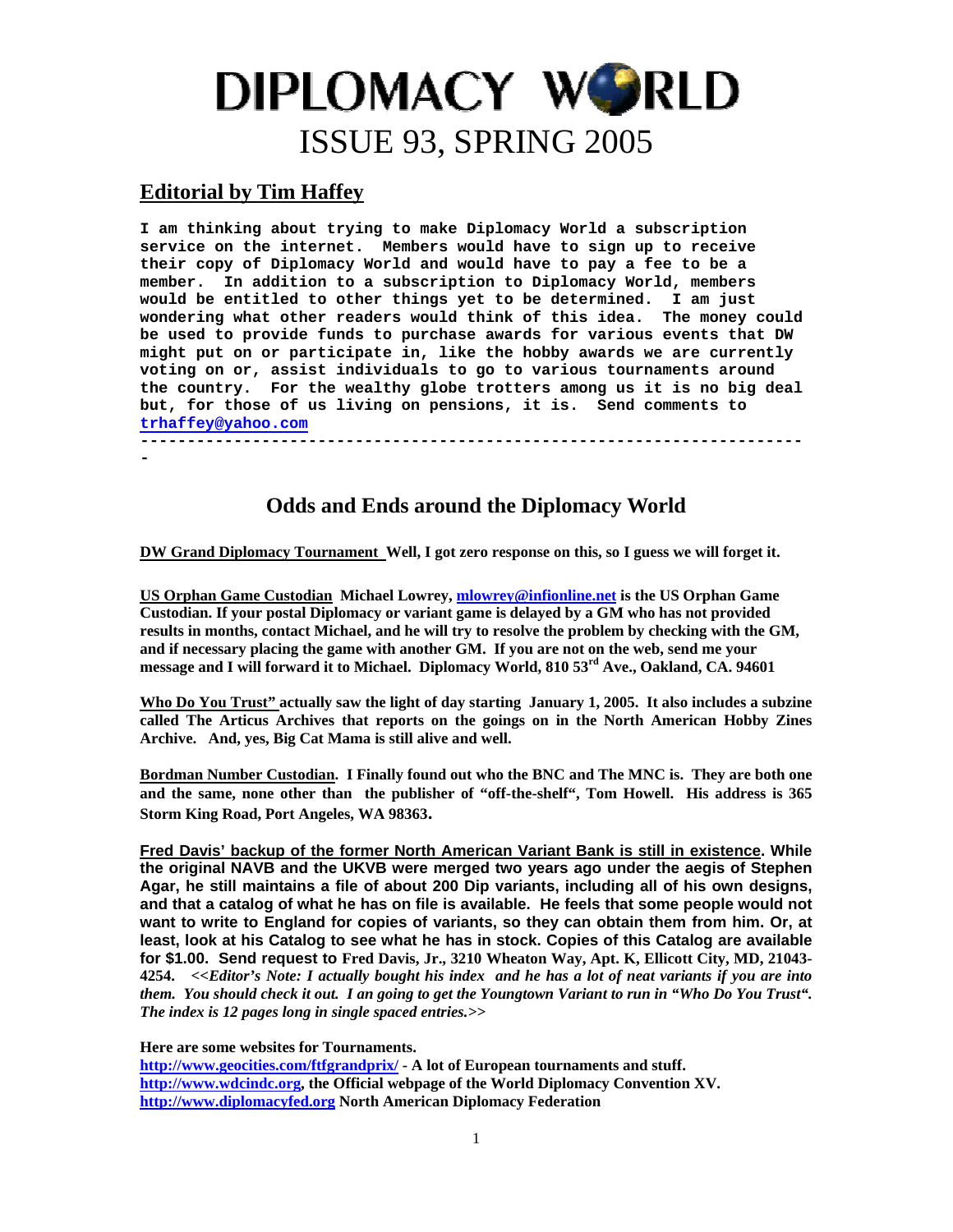### **YE OLD MAILBAG**

**trhaffey <trhaffey@aol.com> wrote:** 

As the co-editor of Diplomacy World I want to ask a question.  **did download DW92 and opened it up and I noticed it had 52 pages. I printed it out on my printer and it looked like a small book. Even if it is printed on both sides it is 27+ pages.** 

**Do you think we are putting in too much stuff and making the issues too big. Especially for the postal market. Maybe David or Stephen have a comment on this.** 

 **Anyone who wants to jump in, let me know. -----------------------------------------------------------------------**

**-** 

**"Adam Silverman" [adam.silverman@gmail.com](mailto:adam.silverman@gmail.com) Re: Diplomacy world too big?**

**I don't think it's too big for a web zine, but it would be really nice if you could make the pdf with a table of contents so that you can jump around between sections without having to scroll. You may need the full version of acrobat to do this though, I'm not sure. Alternatively, instead of having it as one pdf, set it up as a bunch with weblinks off the main page (or just use html text instead of pdfs).** 

**But let me just say... it's looking really good, keep up the great work everyone who's been putting it together. I personally really enjoy reading it!** 

**-Adam ------------------------------------------------------------------ "Jim Burgess" <jfburgess@gmail.com> Re: Diplomacy World to big?**

**The last issue was 55 pages, an odd number, about the same length, and I wanted to avoid an odd number this time around.** 

**I would offer my personal note that I actually expended some effort to get it DOWN to about 50 pages. I think 50 pages is a good target size for DW. I did as much formatting as I was going to do, but you could do more formatting on it if you want. It really does take me About a day (as in about 8 hours) to convert what you gave me to this. I'm not complaining, just noting that if you're going to do more it will take you even more time. I thought there was another article in the pipeline, but when I hunted around I couldn't find it. Jim-Bob**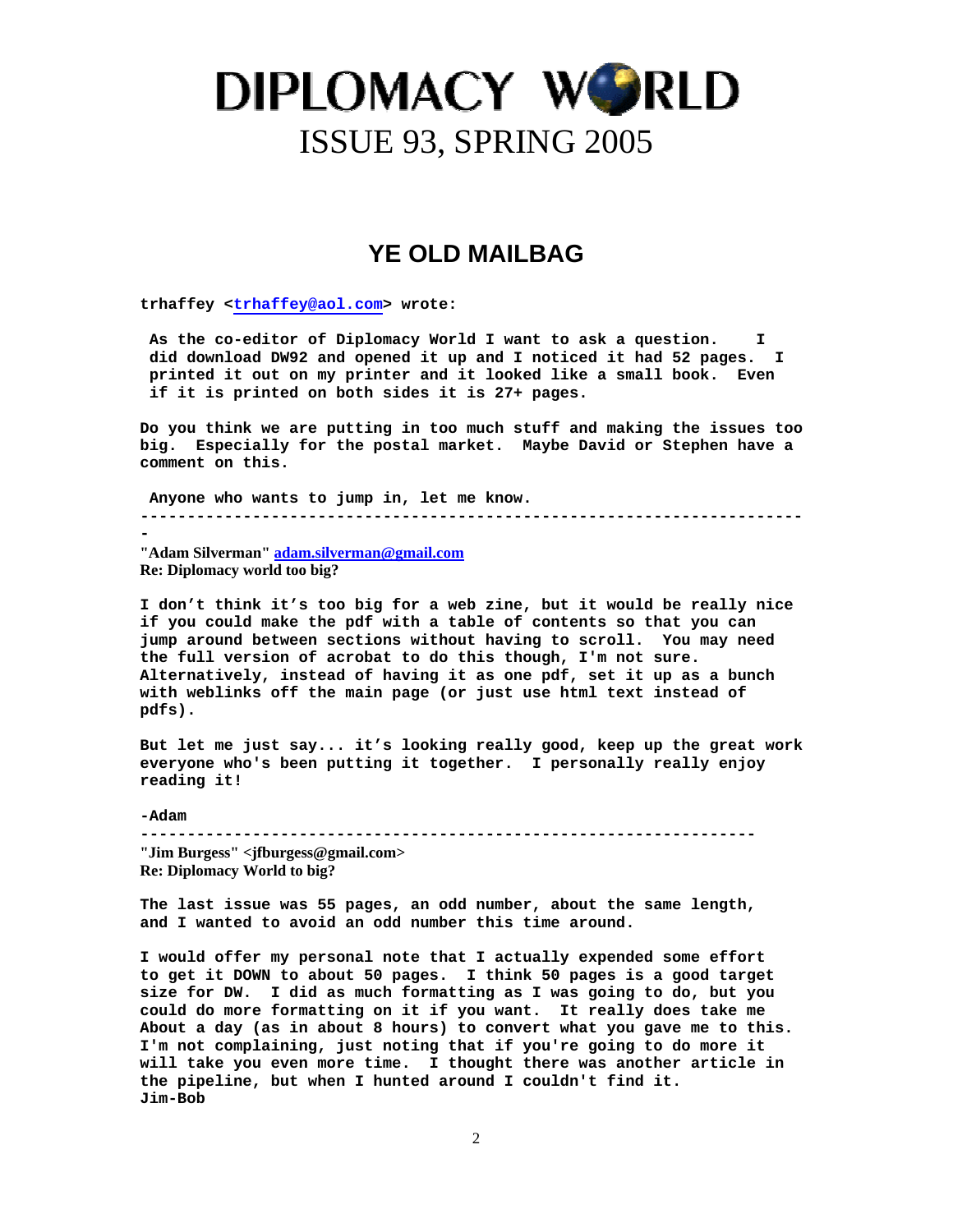**----------------------------------------------------------------------- -** 

**"Christopher Campbell" [802box@adelphia.net](mailto:802box@adelphia.net) Report on Montpelier games Jan 16 & 17**

**Here's the results from this past weekend's games.** 

**Sunday, Jan 16, 2005:** 

|                         | 01 | 02          | 03  | 04 05 06       |     |                | 07 | 08. | 09  |
|-------------------------|----|-------------|-----|----------------|-----|----------------|----|-----|-----|
| Austria, David Campbell | 5. | 6           | 5   |                |     |                |    |     |     |
| England, Bob Holt       | 4  | 5.          | 5.  | $\overline{4}$ | -2  |                |    |     |     |
| France, Chris Campbell  |    | $4 \quad 5$ |     | 66             | 6   | $\overline{7}$ |    |     |     |
| Germany, Dawn Terrill   | 6. |             | 6 4 |                | 5 7 | 7              | -8 | 7   | 6   |
| Italy, Bill Parker      |    | 4 5         | 6   | 6 5 3          |     |                | 2  |     |     |
| Russia, Michel Gilbert  | 5. | 5.          | 5.  | 6              | 7   | 9.             | 10 | 11  | -14 |
| Turkey, Nathan Campbell | 4  | 4           | 6   | 75             |     | 6 <sup>1</sup> | 6  |     | 5.  |

**Four-way Draw: FGRT** 

**It is worth noting that in this game, two of the three new players (Dawn and Michel) were in the draw, and Michel had at least a shot at a solo had a draw not been called. Dawn, Michel and Dave Campbell had some coaching from Doug Massey, Gregg Harry, and David Maletsky, respectively, until about '03, and then they were on their own.** 

**We had 12 players on this day, and there was a pick-up game of Wilsonian Diplomacy including some of the eliminated players about four hours after the first game got underway. It ended in an ignominious seven-way draw.** 

**Monday, Jan. 17:** 

|                         | 01             | 02                      | 03                      |   | 04 05 06 07  |             |   | 08           | 09 10 |      |
|-------------------------|----------------|-------------------------|-------------------------|---|--------------|-------------|---|--------------|-------|------|
| Austria, Gregg Harry    | $\overline{4}$ | 2                       | $\overline{\mathbf{0}}$ |   |              |             |   |              |       |      |
| England, Carl Ellis     |                | 4 3                     | $\overline{2}$          | 2 | $\mathbf{1}$ | $1 \quad 1$ |   | $\mathbf{1}$ |       |      |
| France, Nathan Campbell |                | 5 5                     | - 7                     | 7 |              | 77          | 7 | 8            | 9     | - 11 |
| Germany, Chris Campbell |                | 66                      | - 7                     | 7 | 7            | 7           | 7 | 8            | 4     | - 0  |
| Italy, David Maletsky   |                | 46                      | <b>7</b>                | 9 | 10           | - 9         | 9 | 10           | 10    | - 11 |
| Russia, Ryan Groesbeck  |                | 5 7                     | 7                       | 8 | 9            | 9           | 8 | 9            | 11    | 12   |
| Turkey, Bob Holt        | 4              | $\overline{\mathbf{4}}$ | -3                      | 1 | 0            |             |   |              |       |      |
|                         |                |                         |                         |   |              |             |   |              |       |      |

**Three-way draw: FIR** 

**This game featured an early Key Lepanto opening by David Maletsky and Gregg which turned into a brutal take-down of Austria when Russia decided to cooperate with Italy. The game dynamic was pretty much Italy-Russia against France-Germany (despite some early Russo-German cooperation). However, Italy and Russia were able to take out Austria and Turkey faster than Germany and France could eliminate a very stubborn Carl Ellis. A stalemate line formed in the Med between Italy and France, but the north proved more fluid, as Germany miscalculated and guessed wrong about Russian movement. A Russian fleet got into the North Sea and that was the beginning of the end for Germany. David Maletsky refused to make any kind of aggressive movement after**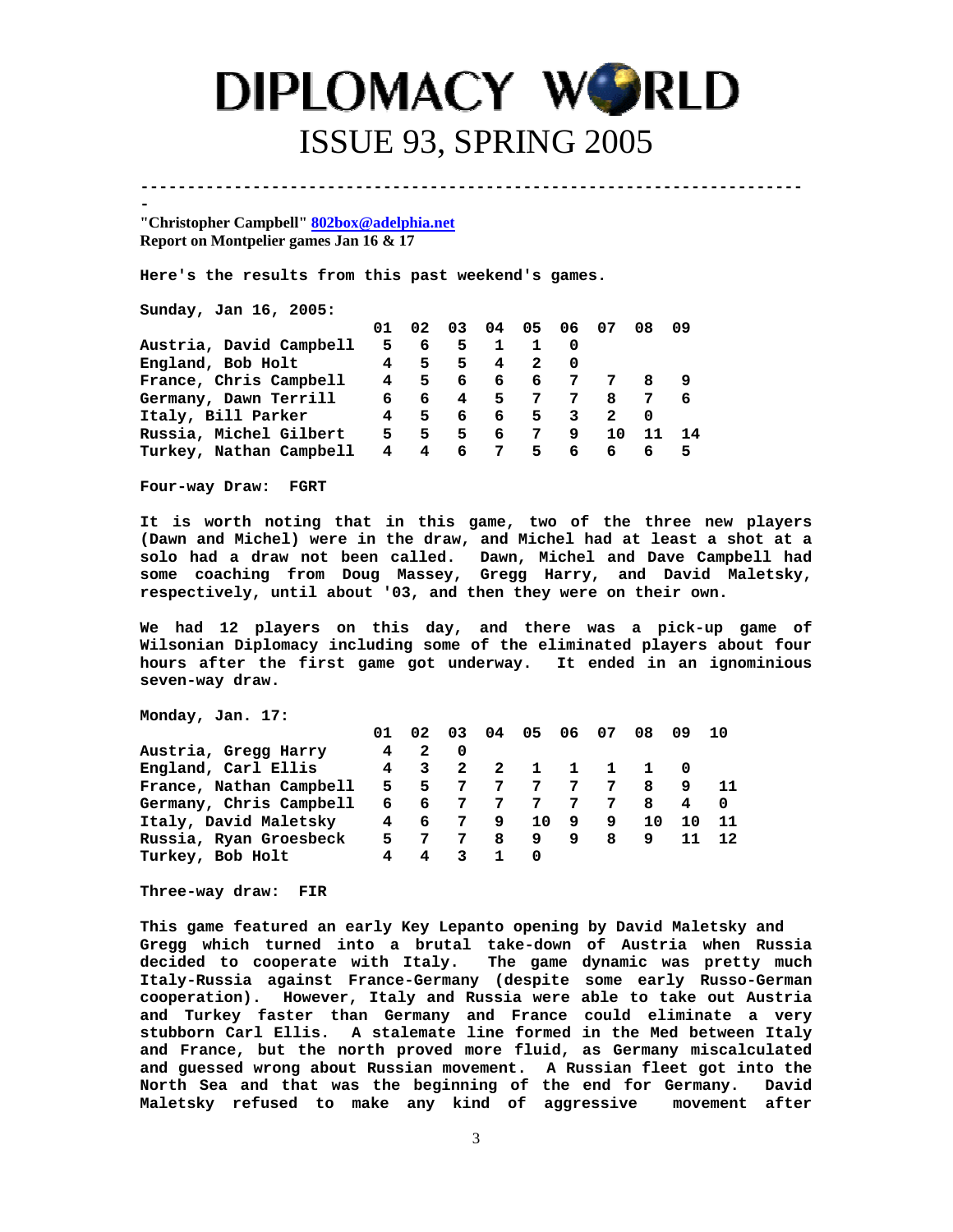**deciding he couldn't solo, giving Russia and France complete freedom (and considerable instruction) to take apart Germany to whittle the Board from four to the final three players.** 

**Thanks to all who came. We had great food and drink, the majority of Which was brought by other players, and some really enjoyable games. I want to especially thank those players who agreed to sit out the main game on Sunday--Doug Massey, David Maletsky, Gregg Harry, Carl Ellis and Evan Ellis.** 

**To visit your group on the web, go to: <http://groups.yahoo.com/group/MADip-L/>**

**-----------------------------------------------------------------------** 

**"David Maletsky" [dmaletsky@adelphia.net](mailto:dmaletsky@adelphia.net) Draws in North America**

**In our discussions in Portland we talked about the origin of the Draw bias in North America and the discussion about both the postal origins, cultural bias and he like.** 

**In doing some research on a statistical article that Alex Bennett is writing I remembered some similar statistical articles in the old (dear I say ancient) IDA Handbooks of 1974 and 1975 that I was very much involved with.** 

**In the 1974 book there is an article "Objectives Other than Winning in Diplomacy where it is stated amongst other things "The draw, of course, is the only objective other than victory which is recognized by the rulebook." as well as taking positions somewhat against draws which do not include all players (DIAS) or systems that rate 2nd place. The author of this article is Allan Calhamer.** 

**It is three pages long and would not be a bad reprint for DW. I am not up to the task this morning of retyping it, but I can send it to you all if you really want it.** 

**"Yann Clouet" [yannclouet@free.fr](mailto:yannclouet@free.fr) Tour de France 2005** 

**I'm working on including swiss as well but shhhh it's a secret ;-).** 

**More seriously as far as I understand it, it is desired by all Belgium TD to be part of Tour De France. We discussed with them the possibility of creating a "Tour de Belgique" now that there is 3 Belgium tournaments in the calendar, and they said they preferred for this year to remain in "Tour de France".** 

**2005 "Tour de France" should have around 12 legs. First one is "Grenoble" (in "the alps", not so far from the Swiss border) on the week-end of 19 March.** 

**Edi Birsan a écrit :**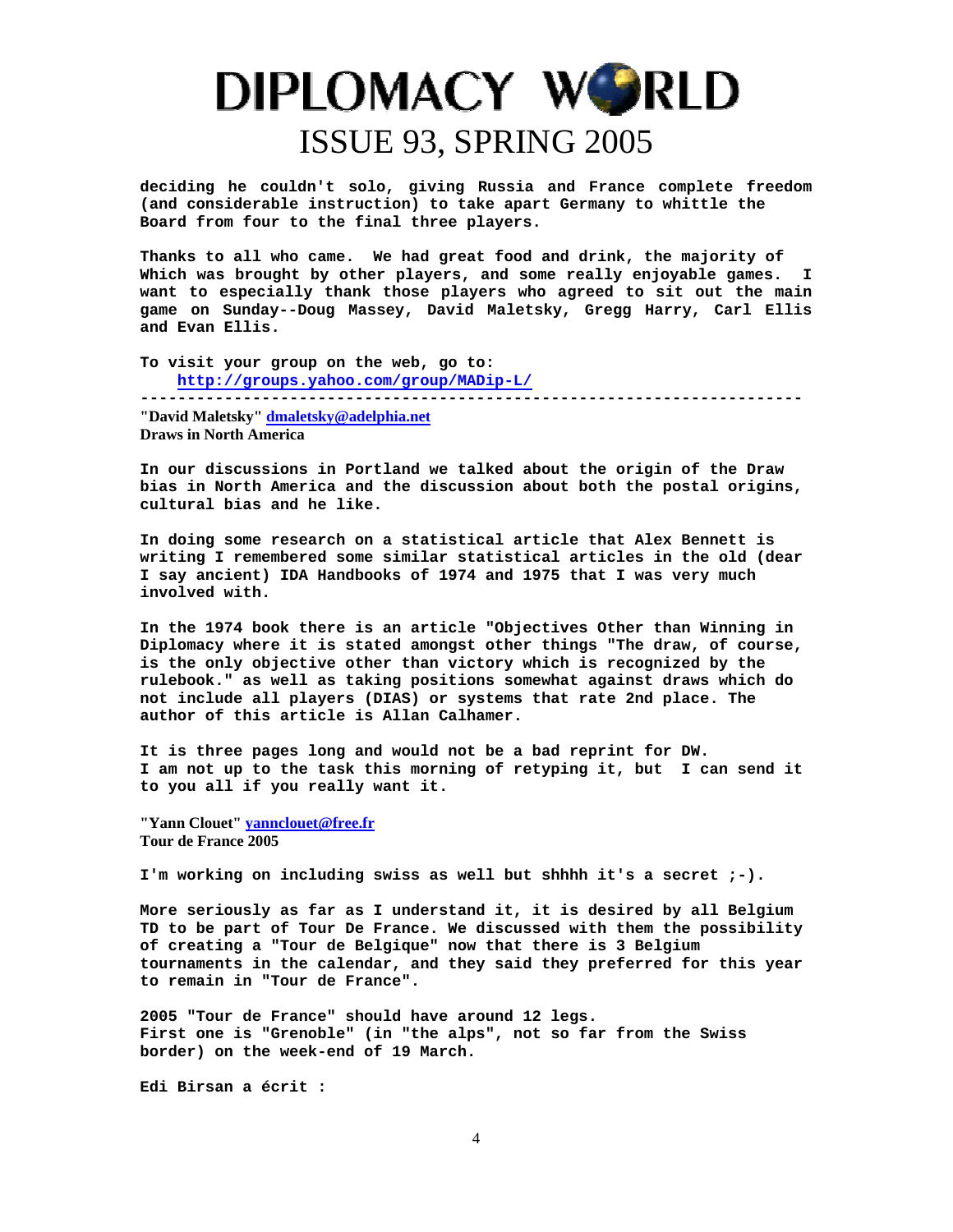**In that case, here are the results of "Tour de France", open to foreigners. :-)** 

**>How is it that the 'Tour de France' includes Belgium? Isn't it more properly an English or German supply center? maybe it should be called the 'Tour de Grande France'** 

**Edi who unlike many non Europeans recalls that Belgium is occasionally an independent country.)** 

**GP 2004 is now finished. Yann Clouet defends his title. So do "The Belgian Champions", who win GP Team competition for the third year in a row.** 

**Registration for Teams for GP 2005 is now opened.** 

**-----------------------------------------------------------------** 

#### **Portland Diplomacy Tournament**

**There's a dip tourny in Portland Apr 22-24 for anyone interested in travelling. Very cheap to get there, and they run an excellent tournament.** 

 **Date: Tue, 22 Feb 2005 22:25:00 -0800 From: "Nathan Barnes" <nbarnes99@hotmail.com>** 

**Subject: Cascade Summit April 22nd - 24th** 

**Here we are once again. Just 60 days until Portland Hosts the newest incarnation of the Piggyback Tournament.** 

**We've changed the name, but the quality is still the same! Riding high On the success of DipCon 37, where we had 6 great boards of talented players, we're hoping to have a good showing this year as well.** 

**This event promises to bring together the best talent in the NorthWest. Check out the attendee list on the Seattle site to see who's already Signed up!** 

**We will have 24 hours access to the room, one meal will be provided as Part of the \$35 entry fee, and it's nearby all the sorts of goods and Services that players need.** 

**More details will follow as the event nears, but we look forward to Hosting a fantastic event.** 

**The Cascade Summit will have 4 rounds and will award best countries, Best stab, and a few other surprises.** 

**The scoring system the melding of draw-based and center count that was Used at WACCon 2005. It works to disproportionately award those who work Toward the solo, while discouraging large draws for those that follow**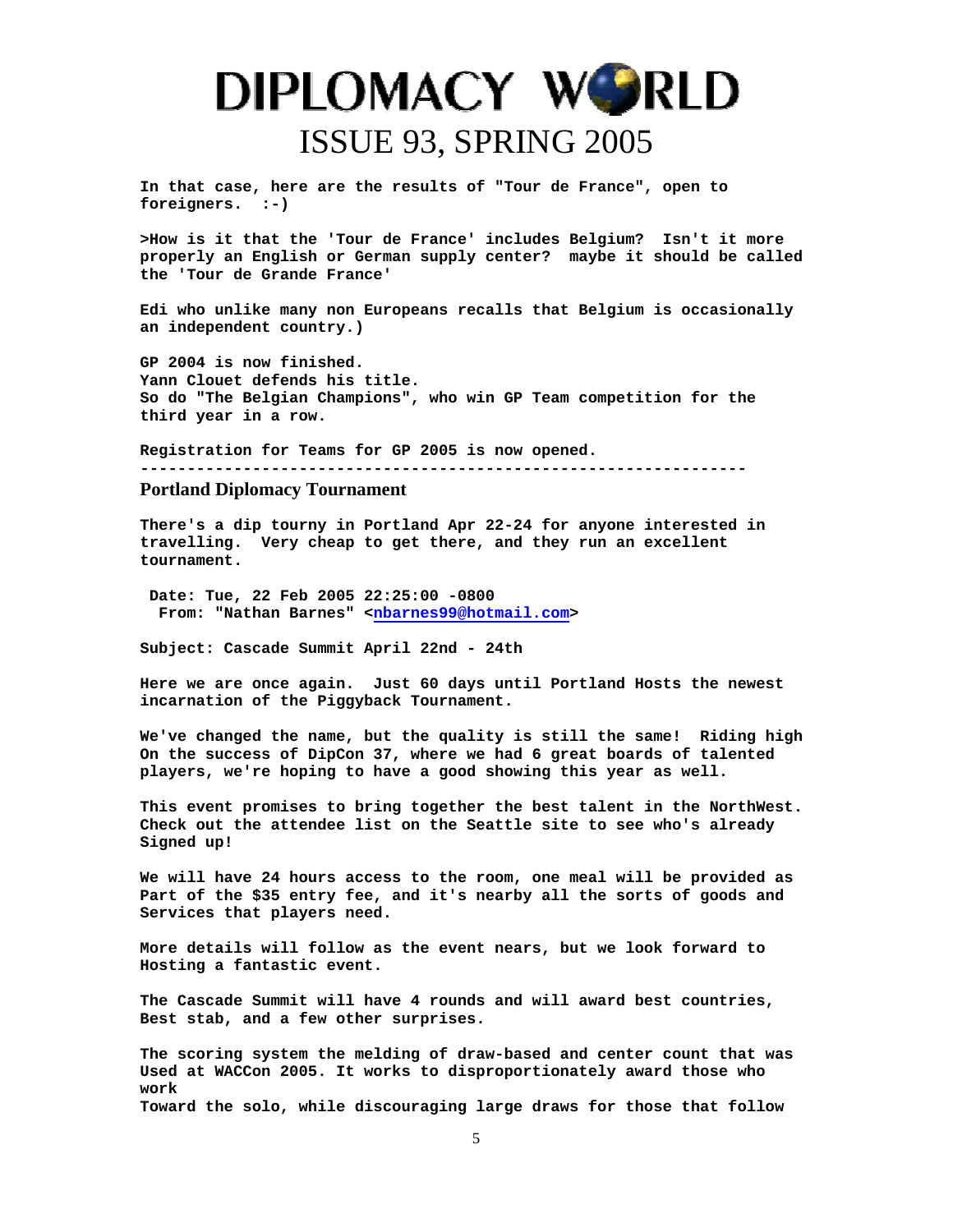**the systems guidelines.** 

**All rounds play until completion, but we will not delay the next round because of a late game. There will be a top board, but no other rounds Will be seeded. Countries will be assigned randomly. Timing will be central dropdead Australian format.** 

**Again, details are at <http://www.diplom.org/Face/Seattle/calendar.html> Until the Portland site is re-vamped.** 

**If you plan on attending, please let me know and I'll add you to the list, and feel free to write with any questions.** 

**Thanks much!** 

**Your Hosts, Piggyback Society for Northwest Diplomacy Board Memebers Nathan Barnes Brad Rosman Jeff Dwornicki Mike Hall Buz Eddy Edward Hawthorne Ben Cheng Brad Rosman ----------------------------------------------------------------------- -** 

#### **FROM THE ARCHIVES**

**Have you ever wonder what the shortest game on record was? Well. This must be it Game 1978BS.**

*CLAW & FANG #94 Page 9* **9/10/78** 

**GM: Lee Bardwell, 169 Homestead Blvd., Mill Valley, CA 94941** 

#### **FALL l901:DETANTE AT LAST! PEACE ASSURED!**

**The proposal for the seven way draw between Austria, England, France, Germany, Italy, Russia and Turkey has been accepted. The wrap up is presented below:** 

#### **WRAP UP OF 1978BS**

|                | 00 01                        |                                   |
|----------------|------------------------------|-----------------------------------|
| <b>AUSTRIA</b> | 3 <sup>3</sup>               | <b>George Franklin (Drew S01)</b> |
| <b>ENGLAND</b> | 3 <sup>3</sup>               | Jim Smith. (Drew S01)             |
| <b>FRANCE</b>  | 3 <sup>3</sup>               | <b>Robert Blair (Drew S01)</b>    |
| <b>GERMANY</b> | 3 <sup>3</sup>               | <b>James Thompson (Drew S01)</b>  |
| <b>ITALY</b>   | 3 <sup>3</sup>               | <b>Mike Holmes (Drew \$01)</b>    |
| <b>RUSSIA</b>  | 4<br>$\overline{\mathbf{4}}$ | <b>David Simpson (Drew S01)</b>   |
| <b>TURKEY</b>  | 3 <sup>3</sup>               | <b>John Brown (Drew S01)</b>      |

**DAVID SIMPSON (Russia): Since I ended this game with more centers than anyone else, I am very**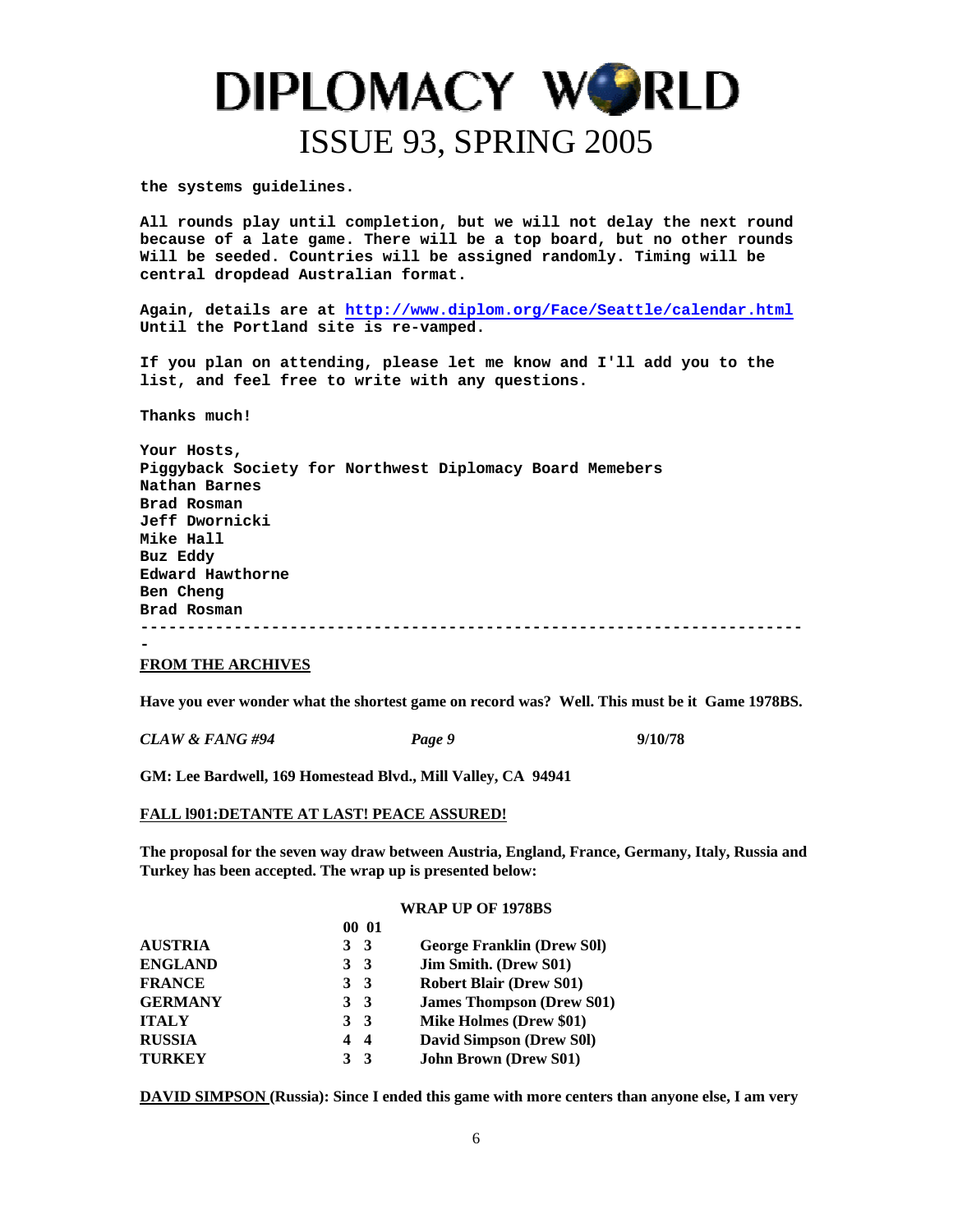happy with my performance. I think this game stands as a testament  $\sim$  to what an **experienced player like my~self can do when given a strong country like Russia.** 

**BOB BLAIR (France): When I discovered that I had dtawn France, I eagerly rushed to my stat book, only to find out that, shudder, France has only the second best chance for a win. At this point it became clear that a win was out of the question, so I decided to devote all my efforts to achieving a draw. Thus my, I think. brilliant Spring 01 moves of A Par, A Mar, and F Bre H. Apparently the other players saw the fallacy of attacking my strong stalemate line, and agreed to my draw proposal.** 

**JAMES THOMPSON (Germany): Seeing the strength of the field I was up against, my original hope was to come in a strong second behind the six way draw of A-E-F-I-R-T. Needless to say, I was pleasantly surprised when the seven way draw was accepted. I am very proud of this, my first postal Diplomacy win.** 

**MIKE HOLMES (Italy): This game opened with me attempting to get an Austrian/French-German-Itallian alliance against Switzerland. For a while, it appeared that we would succeed, as we had the Swiss surrounded on four sides. Unfortunately, when Germany failed to garrison Munich it became clear that the draw was my best course of action. Thanks to Lee for a fast moving, enjoyable game.** 

**JOHN BROWN (Turkey): It has always been my contention that a good player can win without stabbing, and I think this game proves my point.** 

**GEORGE FRANKLIN (Austria) and JIM SMITH (England) were too embarrassed to comment.**  LEE BARDWELL (GM): There must be a~ lesson to be learned from this game, although hell if I **know what it is. One think for sure, though, is that like Jerry Epperson said, GM does not stand for GameMaster, it stands for "Gone Mad"!** 

*Editor's Note: I took the time and effort to research the Claw & Fang Issues about this game. I note that there is no mention of this game in any previous issues as forming up or starting. ---------------------------------------------------------------------------------------------------------------------* 

| A           | $\mathbf{U}$ | S           | T           | $\mathbf R$ | I           | A           | *           | *           |
|-------------|--------------|-------------|-------------|-------------|-------------|-------------|-------------|-------------|
| S           | $\mathbf H$  | $\mathbf 0$ | $\mathbf 0$ | E           | D           | $\ast$      | $\bf H$     | I           |
| ∗           | $\ast$       | F           | U           | R           | $\mathbf 0$ | $\bf R$     | E           | S           |
| *           | J            | U           | G           | U           | L           | A           | R           | $\ast$      |
| D           | $\mathbf 0$  | N           | Н           | $\mathbf 0$ | $\bf R$     | T           | $\mathbf 0$ | N           |
| $\mathbf 0$ | R            | *           | *           | Т           | $\mathbf 0$ | $\ast$      | N           | $\mathbf 0$ |
| *           | D            | E           | T           | E           | $\mathbf C$ | T           | *           | *           |
| N           | A            | N           | A           | $\ast$      | K           | $\mathbf 0$ | E           | D           |
| U           | N            | D           | $\mathbf 0$ | $\ast$      | S           | O           | L           | О           |

**Answer to Crossword Puzzle from issue 92**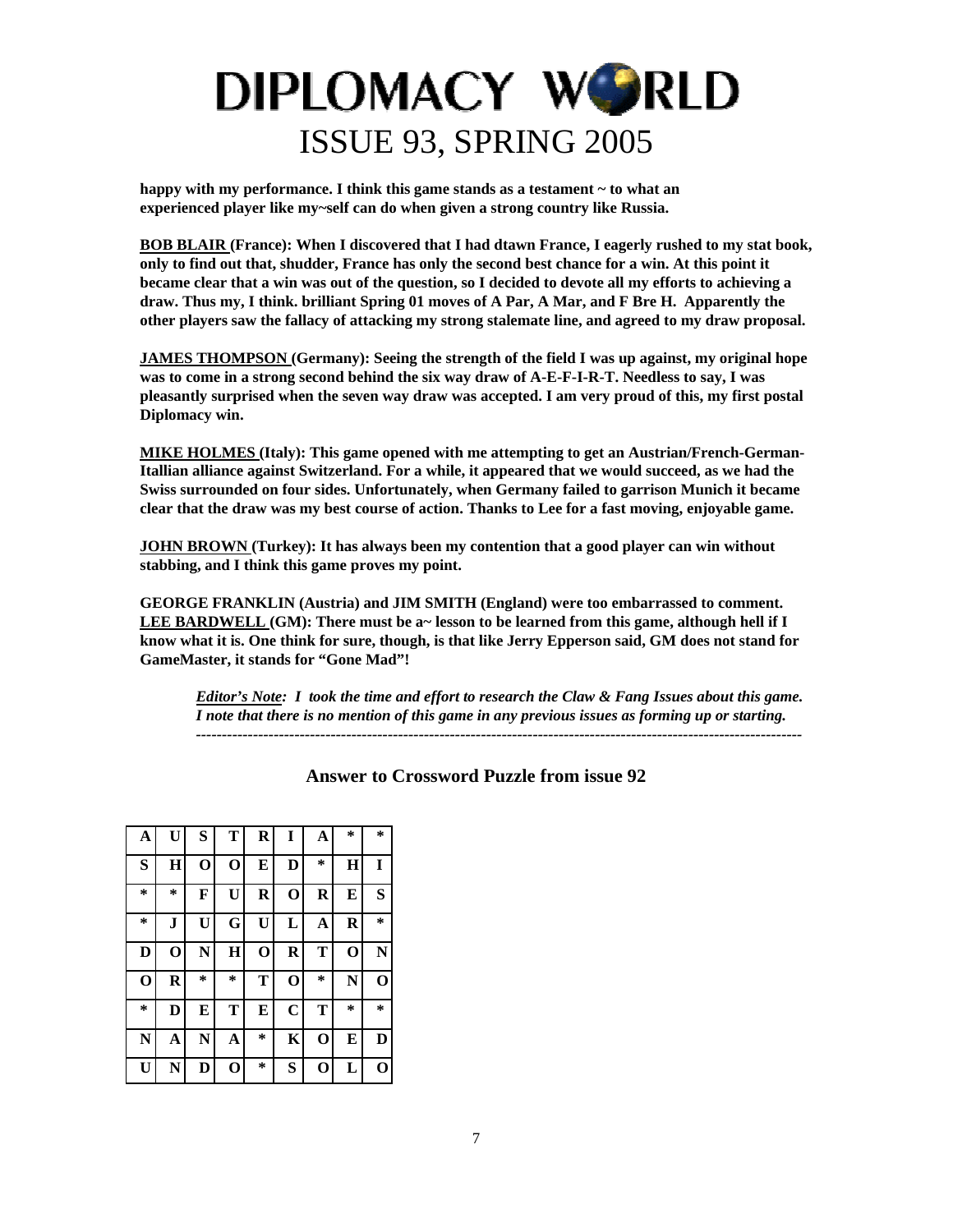**WAC Con 2005 Final Standings**

*By* **"Nathan Barnes" [nbarnes99@hotmail.com](mailto:nbarnes99@hotmail.com)**

**WAC Con 2005 was a tremendous success. Thanks to the marvelous attendance and quality of players, this event was truly a pleasure to host, and Mark and I feel privileged to have been involved with it at all.** 

**We had a top board that determined the winner, Mr. Andrew Neumann. Watching some of the competition between these players was great, and being able to have a few drinks and spend some quality time in a slick venue was fantastic as well.** 

**A special thanks to Yann and other travelers that endured delayed flights and unexpected bumps on their way to Seattle. We're glad you went the extra mile.** 

**From Edi Birsan's 7 centers stab for a solo in Round 1 to the intensity of the top board, there are truly too many good stories for me to choose from. I look forward to re-hashing and sharing them with those that couldn't make it soon.** 

**We hope we can see everyone again next year** 

**Final Ranking:** 

|                         | 1 Eric Mead 29.76 2nd          |           |  |
|-------------------------|--------------------------------|-----------|--|
|                         | 2 Chris Martin                 | 29.31 3rd |  |
| 3                       | Andrew Neumann 29.08 1st       |           |  |
| $\overline{\mathbf{4}}$ | Yann Clouet 28.65 4th          |           |  |
| 5                       | Riaz Virani       26.82    5th |           |  |
|                         | 6 Dave Maletsky 25.93 6th      |           |  |
|                         | 7 Edi Birsan 25.19 7th         |           |  |
|                         | 8 Brad Basden 24.68            |           |  |
|                         | 9 Mary Kuhner 23.59            |           |  |
|                         | 10 Jeff Dwornicki 22.87        |           |  |
|                         | 11 Jon Saul 22.85              |           |  |
|                         | 12 Matt Shields 22.07          |           |  |
|                         | 13 Andy Marshall 21.69         |           |  |
|                         | 14 JT Fest 20.51               |           |  |
|                         | 15 Nathan Barnes 19.13         |           |  |
|                         | 16 Manus Hand 19.08            |           |  |
|                         | 17 Melissa Nicholson 18.62     |           |  |
|                         | 18 Doug Scott 17.41            |           |  |
|                         | 19 Brad Rosman 17.12           |           |  |
|                         | 20 Andy Bartolone 16.27        |           |  |
|                         | 21 Adam Silverman 15.60        |           |  |
|                         | 22 Jake Mannix 15.21           |           |  |
|                         | 23 Ken LeMere 14.36            |           |  |
|                         |                                |           |  |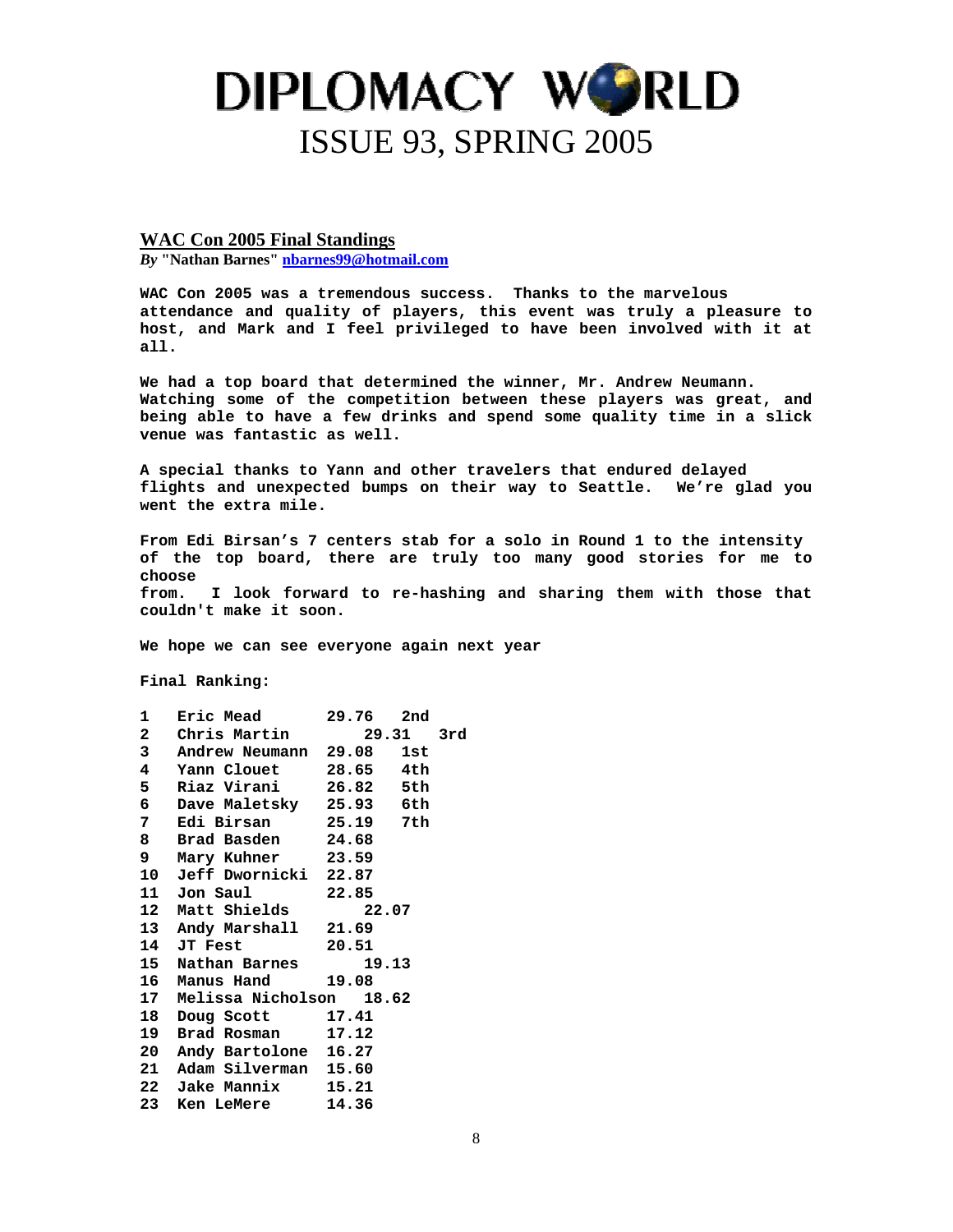| 24                                                                                 | Stephen Weingarten 13.49                                           |       |  |                          |  |  |  |
|------------------------------------------------------------------------------------|--------------------------------------------------------------------|-------|--|--------------------------|--|--|--|
|                                                                                    | 25 Len Tenant 13.06                                                |       |  |                          |  |  |  |
| 26 -                                                                               | Rick Desper 11.83                                                  |       |  |                          |  |  |  |
| 27                                                                                 | Eric Yarnell                                                       | 11.60 |  |                          |  |  |  |
| 28                                                                                 | Mark Zoffell 10.96                                                 |       |  |                          |  |  |  |
| 29                                                                                 | Ben Cheng 10.41                                                    |       |  |                          |  |  |  |
| 30                                                                                 | Rob O'Connor 9.40                                                  |       |  |                          |  |  |  |
| 31                                                                                 | Rob Zoffel 5.37                                                    |       |  |                          |  |  |  |
|                                                                                    | 32 Buz Eddy 4.67                                                   |       |  |                          |  |  |  |
| 33                                                                                 | Brian Murdock 4.62                                                 |       |  |                          |  |  |  |
| 34                                                                                 | Jeff Sacharev                                                      | 4.49  |  |                          |  |  |  |
| 35                                                                                 | Janusz Ostrycharz 2.28                                             |       |  |                          |  |  |  |
|                                                                                    | 36 Ben Ferguson 2.09                                               |       |  |                          |  |  |  |
|                                                                                    | 37 Bob Grimm 1.16                                                  |       |  |                          |  |  |  |
|                                                                                    | <b>Best Countries:</b>                                             |       |  |                          |  |  |  |
|                                                                                    | Melissa Nicholson Austria     6.93     Mary Kuhner    England 9.25 |       |  |                          |  |  |  |
|                                                                                    | Yann Clouet         France             9.64                        |       |  | Edi Birsan Germany 15.34 |  |  |  |
|                                                                                    | Dave Maletsky Italy 198.14 Nandrew Neumann Russia 10.90            |       |  |                          |  |  |  |
|                                                                                    | Yann Clouet Turkey 10.41                                           |       |  |                          |  |  |  |
|                                                                                    | Best Stab: Edi Birsan<br>MVP: Yann Clouet                          |       |  |                          |  |  |  |
|                                                                                    | People's Choice: Janusz Ostrycharz         Care Bear: Brad Basden  |       |  |                          |  |  |  |
| Thanks again for the great time. It couldn't have happened without the<br>players. |                                                                    |       |  |                          |  |  |  |
|                                                                                    | Nathan and Mark                                                    |       |  |                          |  |  |  |

**-----------------------------------------------------------------------**

### **Diplomacy: The Challenge of Playing Germany Part 1: Early Strategic and Diplomatic Views from Berlin**

**by Timothy R. Haffey, Sr.** 

**-** 

**Germany. The country preferred by many players but, also, despised by many others. Germany has the potential for winning many games but, as in a game I was just knocked out of , it also has the potential for leaving the game quickly. Germany is in the center of the board and could go any directions it wants. But, not really. Germany is tied to the Western Theater and would be destroyed rather quickly if it tried to move into the Center of the Board, that is to say toward Russia or Austria, to early.** 

**This article is a primer on Germany's diplomacy and strategic options for the new player or for the experienced player who doesn't feel he can win with Germany or just doesn't feel comfortable playing Germany.** 

#### **Diplomatic Concerns at the Start**

**Every game is affected and driven by the seven players around the board, The first thing you should do in any game is try to judge what kind of player each player is or might be. If you know the players personally or, have played with them in other games before, this may be easier than if they**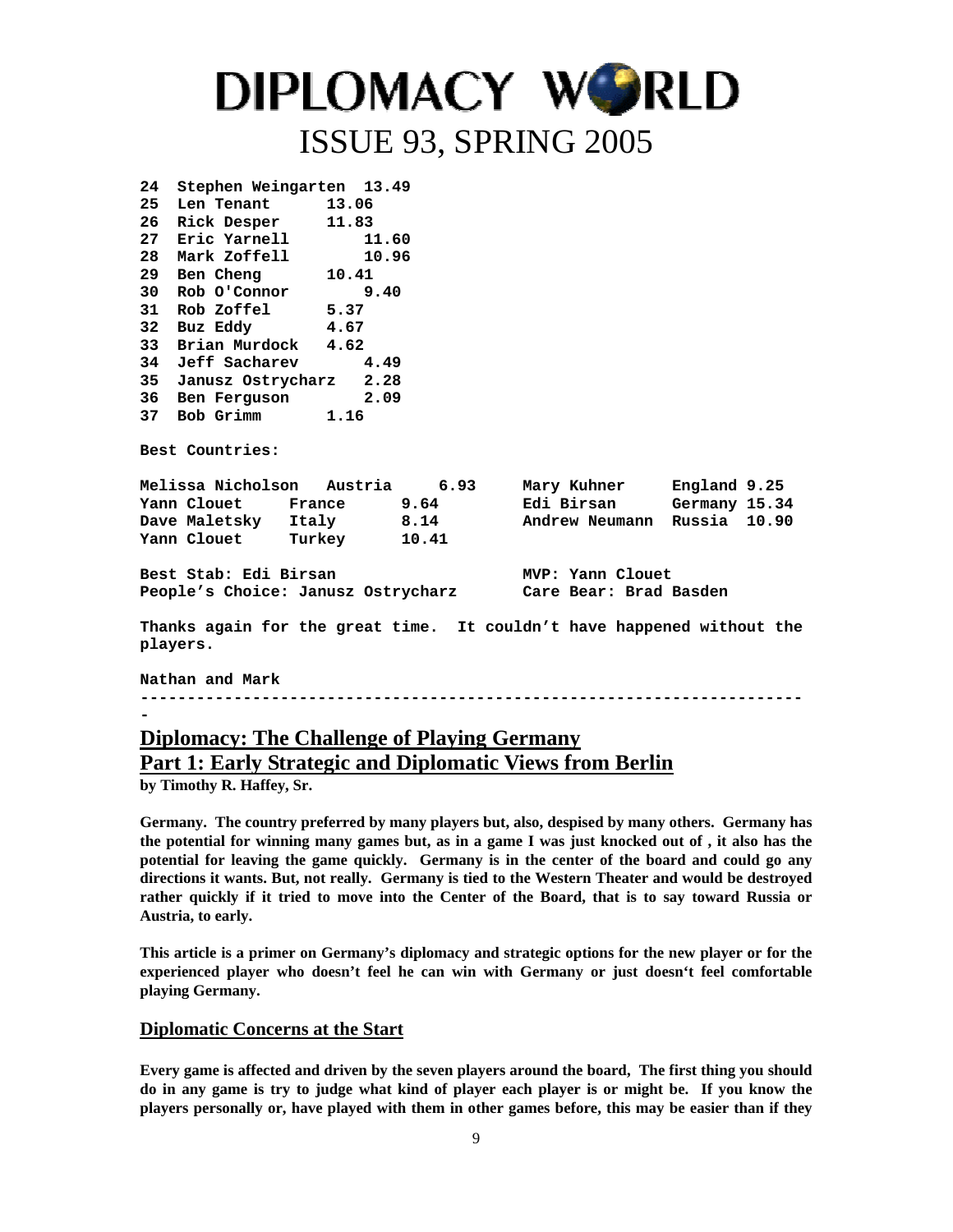**are complete strangers. This is one reason I do not like Judge games; Judge games make it very difficult to judge the other players personalities. Even so, they may carry a reputation with them. Ask each player what they thing of the others. You may get some interesting answers. In one game I was playing by email, I was Germany and I asked the Italian if he new anything about the French player or the Russian player that I might find interesting. He replied by asking me if I new they were cousins. Oh yeah…. I used this information to form an alliance with England that lasted for most of the game. He forced a three way draw. The important thing here is to be sure you talk with every player immediately. During these discussions there are certain spaces that are of great concern to Germany in the first year.** 

#### **1. What's happening in Galicia?**

**If there is a bounce, it most likely means that the Austrians are committed to using Army Vienna in that struggle. Germany should attempt to influence what is happening in Galicia because he does not want to see Russia move to Galicia. Germany wants Galicia to remain open either via the bounce or by neither Russia or Austria moving there. Germany wants to use Austria as a distraction from Germany and therefore does not want Austria eliminated to soon. Russia's taking of Galicia in Spring 01 is bad news for Austria and therefore Germany needs to convince Russia not to move there. Germany can ask him not to in exchange for a non-aggression pack in Sil/Boh/Pru but you can usually get that anyway. So, promise him Sweden without you bouncing him if he does not move to Galicia. Then, at the same time convince Austria to cover Trieste by moving A Vie-Tri to block an Italian move A Ven-Tri. Germany can try to convince Russia that Austria is not going to move to Gal and he should not either. His reward would be Sweden. At the same time Germany needs to convince Austria to not move to Galicia either. Try to convince him he needs to protect Tri by moving A Vie-Tri. Italy also needs to be asked not to move to Tri but it does not really matter that much as he will be bounced anyway. The end result is to give Austria two builds in 01. After that you should not be to concerned with Austria. He can fend for himself and hopeful be eliminated in a few years.** 

#### **2. What's happening in the Black Sea?**

**A bounce in the Black Sea is often a sign of distrust between Russia and Turkey. Germany should do everything it can to sow this distrust as the last thing he wants to see is a Russian/Turkish alliance. Such an alliance frees the Russian to build up his forces in the North and perhaps takes Norway and moves into the Baltic. Not good for Germany.** 

#### **3. What's happening in Belgium?**

**If France appears to have its sights on Belgium, it means a potential three builds for France. For Germany this means a well armed ally against England or, less likely, a move on Italy. Or, a equally well armed enemy looking to attack Germany. The fact that France gets three builds can be used as an argument with England, who only has one build, to ally with Germany. If England gets Belgium, that creates a greater sense of balance in the west and gives Germany some peace of mind. If England takes Belgium, it should be with German support to establish a friendly feeling between E/G. If France gets Belgium it should also be with the support of Germany. France will either build fleets to attack England or Armies to attack Germany. I always prefer an alliance with France but usually end up getting one with England, if I am not the target of both. In my opinion, Germany should never try to take Belgium for itself in 01. This makes Germany the strong man in the West and scares the hell out of England. Neither France or Russia will be too happy about it either.**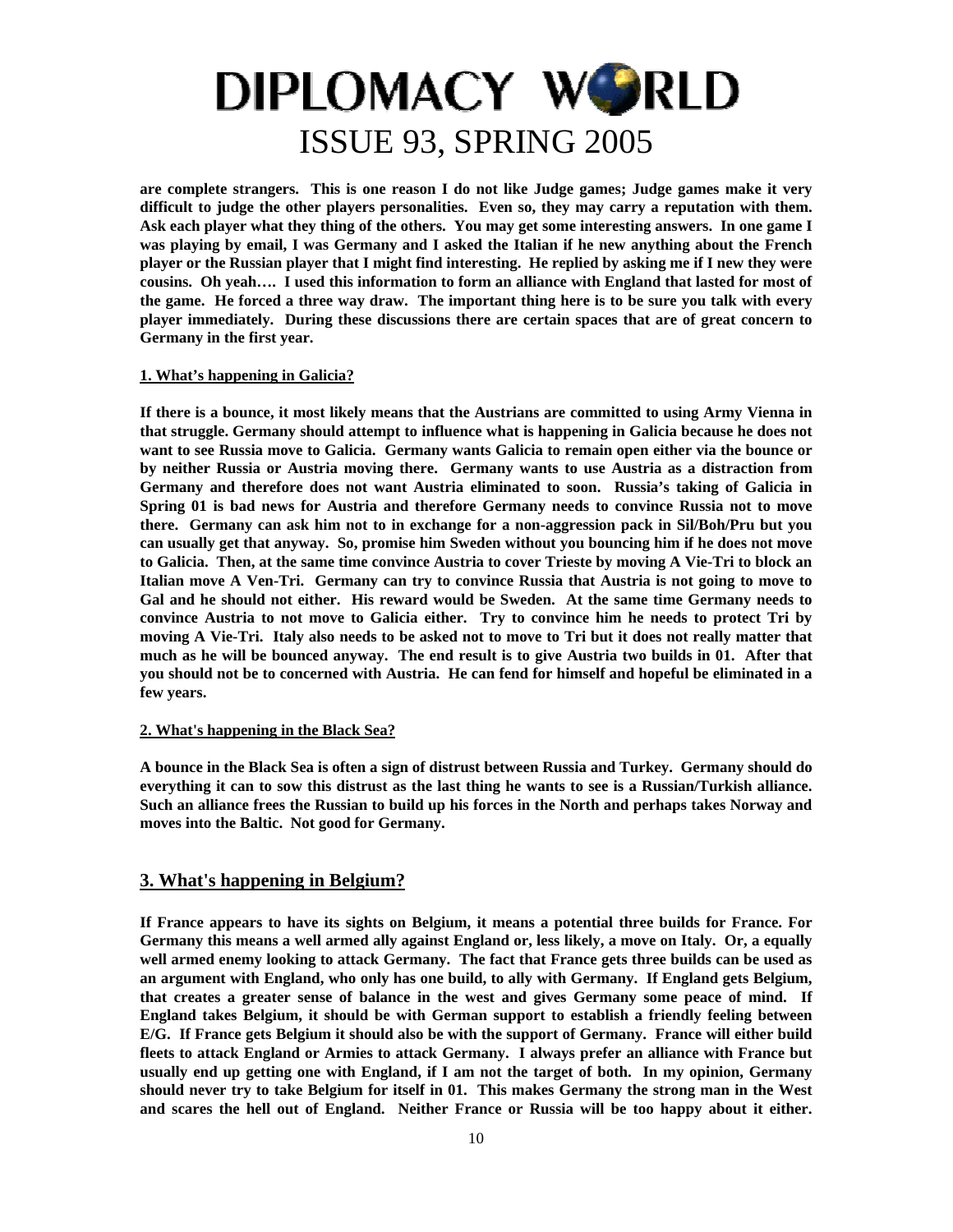**Germany should start a little slower than that. For Germany, taking Belgium in 01 can create three enemies and no allies in the west. Not good for Germany.** 

#### **What is happening in Tyrolia?**

**Germany's concern with Tyrolia is simply that he does not want anyone to move there in Spring 01. This threatens Mun and forces Germany to move a unit, usually Ruhr, back into Mun. He should negotiate with Italy and Austria to get them to agree not to move there. That is about all you can do. If Austria follows your advice and moves A Vie-Tri, or even Gal, that will take care of itself. Italy is a little bit more questionable. Usually, even if Italy does move to Tyr, it is against Austria that Italy is aiming, not Germany. But, the threat is there and must be covered. The importance of this is it may pull Germany out of the Belgium situation discussed above.** 

#### **What about Burgundy?**

**Germany should do everything it can to get France not to move to Burgundy for the same reasons Germany does not want I/A to move to Tyrolia. It threatens Mun and forces Germany to cover it.** 

#### **What about Sweden?**

**Aw, Germany's hammer on Russia. As discussed in the Galicia section, this can be used to encourage Russia to stay out of Galicia for at least Spring 01, giving Austria a chance to last a little longer than if Russia got into Galicia. But, this should be a last resort effort by Germany. You really don't want to get the Russia mad at you early on. Finding a Russian fleet in the Baltic Sea in F 02 is an unpleasant surprise. Germany should bear in mind that Russia in Sweden is more of a concern to England then to Germany. Actually I favor the move of the fleet to Holland rather to Denmark anyway. It makes my influence in Belgium more dramatic. So, you can tell Russia you will bounce him in Sweden if he moves to Galicia but move to Holland and give him some relief. In poker, it is called a bluff.** 

#### **Strategic Concerns at the Start**

**Edi Birsan said it well in his article on Italy. "***Strategy is distinct from diplomacy in that it is generally separated from the personalities of the players and focuses instead on the balance (or imbalance) of the countries' positions. In initial discussions, players will often slip in strategic views of the game, trying to pull you along various lines of thinking that are advantageous to them***."** 

**For Germany, who occupies the center of the board and has no less then five possible enemies or allies. the key decision strategically is, do you move to East or West.? Strategy is just as important to Germany as to any other country.. Adopting the wrong strategy can cause Germany to leave the game very quickly. Always try to stay more or less equal with your neighbors until the opportunity to expand presents itself.** 

#### **Alliances: Germany must have one.**

**Germany must almost always ally with France or England. Or, possibly Russian against England. But, Germany should not jump out and try to establish the alliance. Let everyone know you are open to an alliance and then see who you can help. With Russia, it is all about Sweden. Let him have it and he will feel beholden to you, maybe. With France/England, it is all about Belgium and associated areas. (Burgundy, Holland, Ruhr)**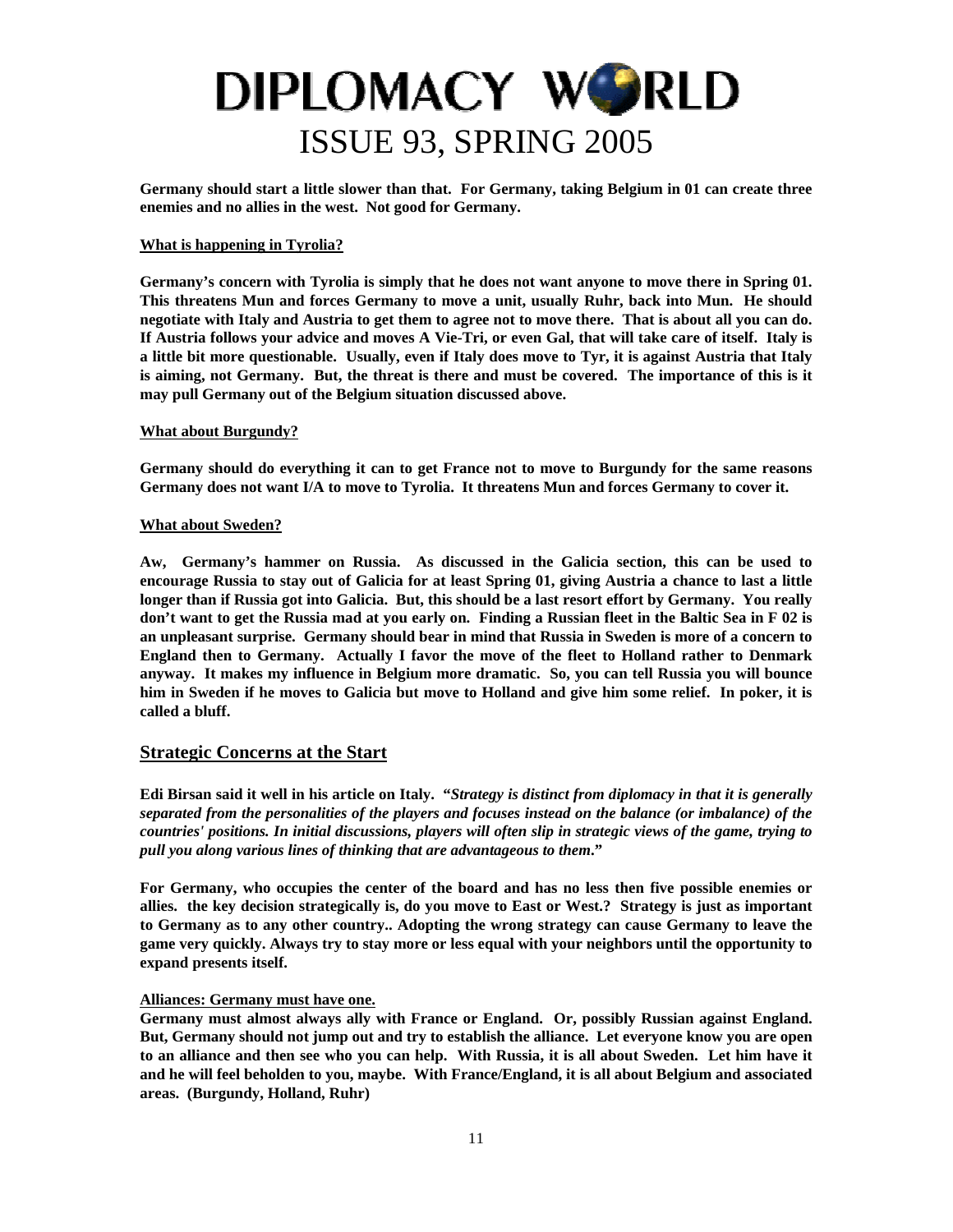**Second tier alliances are very important and should be cultivated early on. Like Italy against France, Russia against England. so that when either France or England is gone, you have an ally to turn to if your ally turns on you.** 

**For example, suppose you support England into Belgium and get and English/German alliance going against France. After Franc e is eliminated Germany needs a new ally ready to go if England turns on him. So, Germany should be talking to Italy to attack France and grab something in the South around Spain to prevent England from getting everything and be in position to assist Germany in case of a stab. At the same time Germany can be working with Russia in the North to take Norway away from England. Now you see the importance of keeping Austria in the game a while. If Austria is gone to soon, Russia will be coming in your back door.** 

#### **Long Term Alliance Pairs**

**However, if the English/Germany alliance holds, it makes a good game long alliance even if it does put Germany at a bit of a disadvantage.** 

**A game long alliance with France can work well also unless France gets stalemated in the Med, which is easy to do. It will be Italy or possibly Turkey holding him back and must explore the idea of working with whoever is the power holding France to stab France. Otherwise, he will stab you simply because he has nowhere else to go. I view the French/German alliance more risky then the English/German alliance because France can start building armies and move them against Germany very quickly. In some cases, before Germany can get back to his centers to protect them. England has to convoy his armies into Germany and gives Germany an extra move or so to cover himself.** 

**Both of these work only if Germany is a land power, mostly armies, and England or France is a sea power, mostly fleets. When you see either one building armies , no matter what their reason I recommend you stab them first. But don't throw either one of these alliances away if it is working well. They are powerful.** 

**Austria: While I think Germany should look to E/F for his alliances he should not ignore the other countries. Austria and Germany can ally early on with a non-aggression pack. This is not hard to come by as Austria has other things to be concerned with.** 

**Italy: Likewise Germany wants to get agreement from Italy not to go to Tyrolia, especially in Spring 01. Germany should also cultivate Italy as a potential ally for later on against France, or even Austria or Turkey, depending on who is pushing toward Germany.** 

**Russia: Russia is a tough one for Germany because Russia knows that as soon as things are played out in the West and Germany is the strongman there, Germany will be coming after him . So, Russia usually goes after Germany as soon as the Balkans question is settled. Assuming he is still alive.** 

**Turkey: Germany's greatest desire should be that Turkey will attack Russia. This will hold Russia in the South and delays any attack on Germany. If Turkey allies with Russia, Germany in in trouble. Russia will be able to spare future builds to move on Germany, either in the North or the Center.** 

**The German strategy should be to cultivate an alliance in the West and do everything possible to create a hostile atmosphere in the Balkans. Get Russia. Turkey, Austria and Italy all fighting each other. Next issue we will look at some Germany openings.**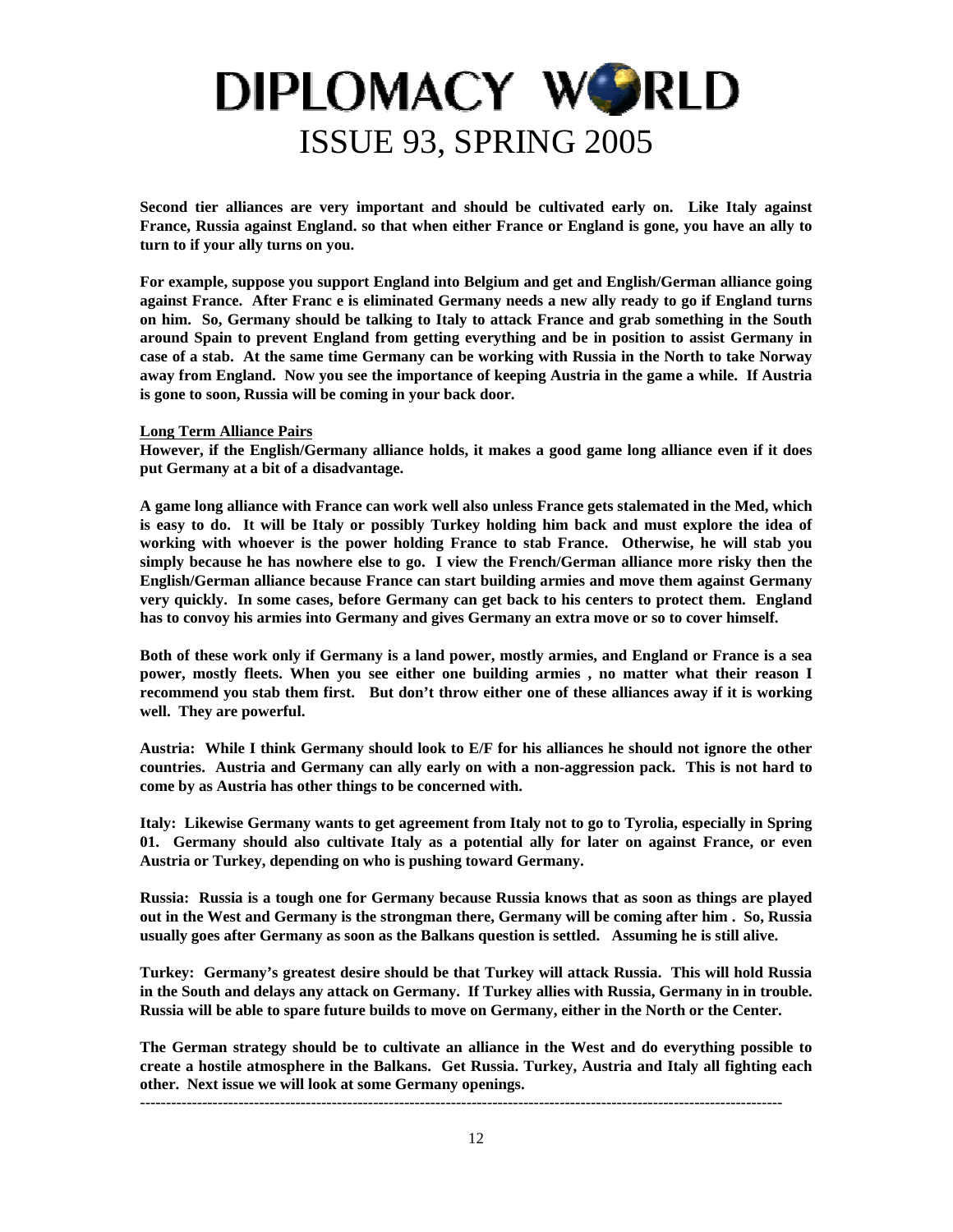#### **More Mail (Postal):**

**From Fred C. Davis:** 

**Hey, the current issue of DW is called #92. But the last issue in my files is called #90, Summer 2004. Am I missing an issue or is this a misnumbering?** 

*<<Editor: Summer 2004 was issue # 90, Fall 2004 was #91, and Issue #92 is the Winter issue. So, I guess you are missing an issue.>>* 

#### **Dear Tim:**

**Thank you for your interest in the NAVB-East. I'm inclosing a copy of the Catalog, which is an Alphabetical list of what I still have in file. The price for anything listed is 10 cents/page, but I don't charge anything extra for postage. I regret that this Catalog does not show how many pages are in each Variant design. (The original ARDA Catalog by Rod Walker showed this, but I didn't have the energy to add this info, when I prepared my own Catalog. I can only show a price for an item if it is ordered, which I would do.)\*** 

#### *<<Editor: I ordered a variant catalog from Mr. Davis and asked about the* **Youngstown** *variant.>>*

**As for the Youngstown Variant, there were many versions of this, from YV II to YV VI, but it seems that Youngstown VI was settled on as the most playable back in 1978. I note that I set a price of** *\$1.50*  **for the entire YV Variant Package, so I won't change that. So, if you wish to order the entire Youngstown Package, that will be the price. Please note that a lot of people have made suggestions for alterations to the map, so I guess you may offer some changes from YV VI if you wish, but the map which I will be enclosing will be for the YV VI version, as that seems to be the only really good one in the Package. I do have a copy of Walker's original ARDA Catalogue, which shows the number of pages for the Rules & the Maps for each game, so I can easily calculate the cost of any design recorded up to 1989. For the newer games, I'll have to physically count them to give you a price.** 

**On a different subject, I sent Jim Burgess a letter last week giving him my opinion on the most recent issue of D.W. I'd intended to make a p/c for you, but in my haste to put it in the mail I forgot to do so. I said that I was disappointed in the format of putting D.W. #92 inside a purple folder, as this won't fit in my filing system. I asked him whether this was to be the way future issues of D.W. will be sent out. I also said I didn't like the way the big D.W. title was placed at the top of every page. I also said that I thought that most of the type was too small for my poor eyes, but I realized that it was necessary to use this small type in order to get everything into 52 pages. I guess Jim won't be sending you a copy of my letter. If you'd care to comment on my comments feel free to do so.** 

*<<Editor: Well Fred, please be advised that Jim and I do not prepare the postal version, that is done by David Partridge, 15 Woodland Drive, Brookline, NH 03033, USA. You will have to ask him why he did it that way. As for the heading on each page, that is a part of the automatic heading feature of my word processor, but I will fix that. Let me know what you think of my new heading>>* 

**Looking forward to hearing from you. Keep up the good work in producing D.W. My criticisms were meant only as constructive, not destructive. Good luck in resuming publishing. hope you can fill a section of Youngtown.** 

**Best regards, Fred C. Davis**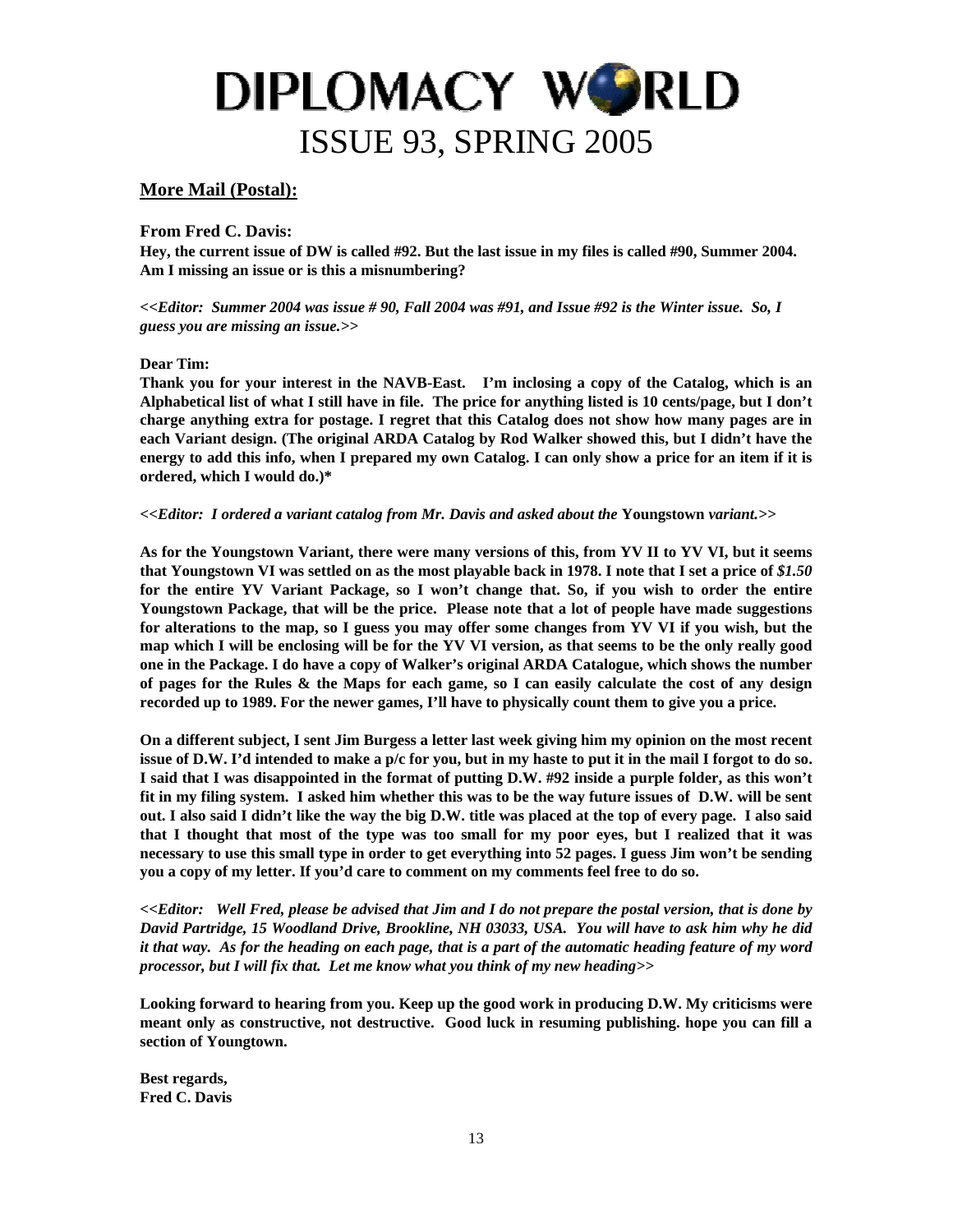**DUNDRACON 18 - 19 Feb 2005** 

**---------------------------------------------------------------------------------------------------------------------**

**Sat, 19 Feb 2005 18:59:40 -0800 "Edi Birsan" [edi@mgames.com](mailto:edi@mgames.com) Round One at DundraCon**

**Well Round one was a major surprise for all us in that we had FOUR Boards including one board of raw newbies, one veteran board, one intermediate board and one novice board. 28 people! not bad** 

**Round two which is still going on has two boards with a Veteran Board and an Intermediate board though we have 4 newbies scattered in there.** 

**Tomorrow is the final round and it will probably be three boards. That means that we may be in a situation where the Bay Area is supporting FOUR tournaments each with 33-50 people each. Not bad.** 

**The scoring system being used is: 1 point if you survive past 1905 and are then eliminated. Survivors get 1 point per center with a minium of 6 points Top center count gets 1 point per center bonus over the #2 person All those in a Draw divide 6 points If a solo then the solo gets the 6 points plus 3.** 

**We have for the Best Countries (Outsanding play for Turkey) instead of plaques we have key chains with engraved dog tags with Diplomacy on one side and on the other side 'Best England" tc. The plaques are in the color of the countries with the exception of England which is purple (what it is on the British set by the way). prizes for tomorrow will be a surprise...** 

**Edi (assistant TD) for Larry Grien the TD who is still at the site.** 

**Edi Birsan For information on the World Diplomacy Championships July 29-31, 2005 in Washington DC go to [www.WDCinDC.org](http://www.wdcindc.org/)** ---------------------------------------------------------------------------------------------------------

"**Edi Birsan" [edi@mgames.com](mailto:edi@mgames.com) Sun, 20 Feb 2005 17:48:58 -0800**

**DunDraCon Ranking Results DunDraCon 2005, (San Francisco Bay Area) - Rankings**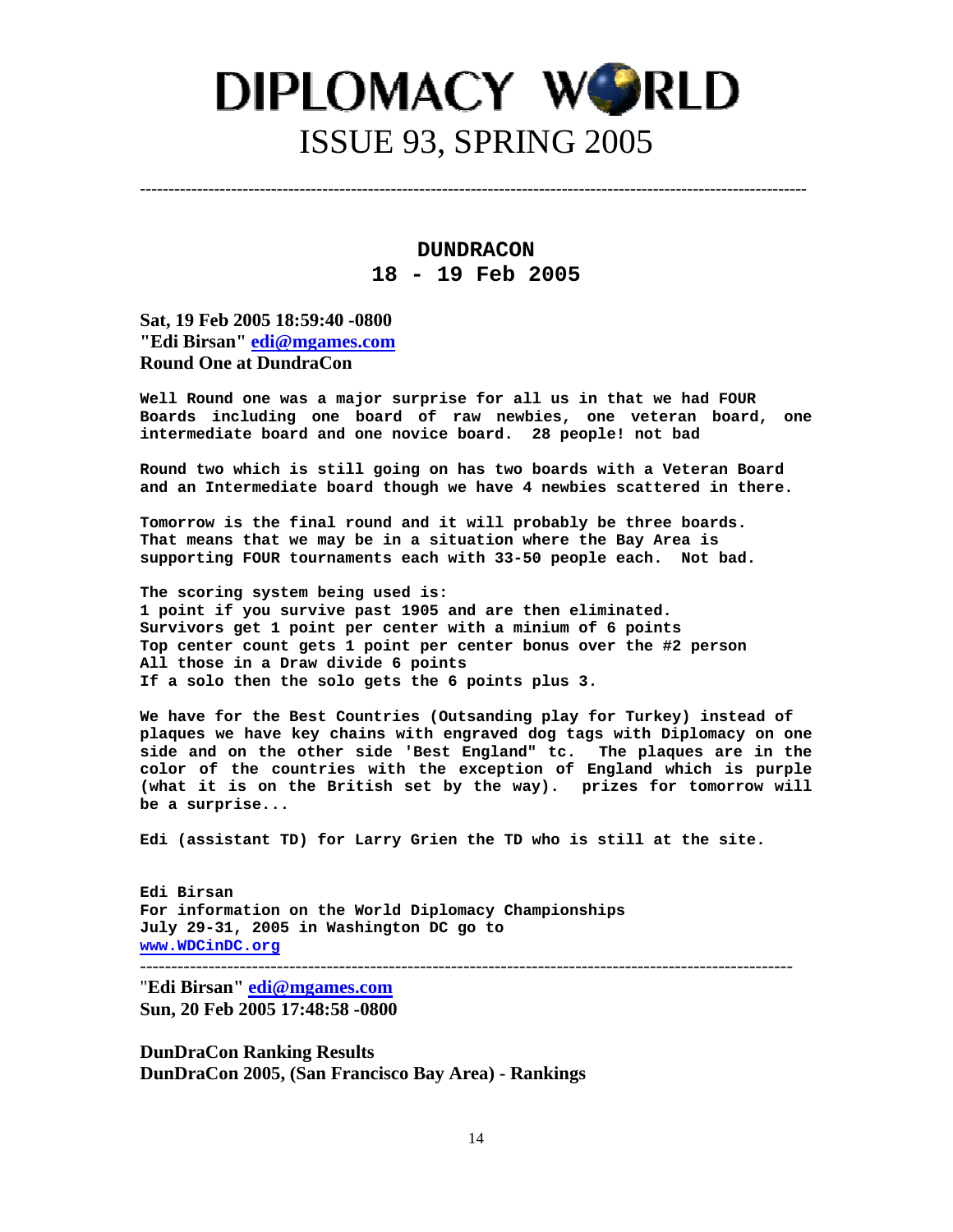| Rank                    | <b>Name</b>             | <b>Points</b> | <b>Rank</b> | <b>Name</b>               | <b>Score</b>     |
|-------------------------|-------------------------|---------------|-------------|---------------------------|------------------|
| 1                       | <b>Andrew Newmann</b>   | 25            | 18          | <b>Sarah Irons</b>        | 11               |
| $\overline{2}$          | <b>Wyn Robertson</b>    | 24            | 19          | <b>Brian DeWitt</b>       | 9                |
| 3                       | <b>Kevin Yin</b>        | 22.2          | 20          | <b>Ian Tucker</b>         | 8.2              |
| $\overline{\mathbf{4}}$ | <b>Jake Mannix</b>      | 19            | 21          | <b>Steve Ross</b>         | 8                |
| 5                       | Jerry Humfeld*          | 18.2          | 22          | <b>Zack Phillips</b>      | 7.2              |
| 6                       | Ron Bracken*            | 17.2          | 23          | <b>Manuel Costa+</b>      | $\overline{7}$   |
| 6                       | Doug Andrews*           | 17.2          | 23          | <b>Arthur Wallis+</b>     | $\overline{7}$   |
| 6                       | <b>Brad Leaser</b> *    | 17.2          | 25          | Alex Graham ++            | 6                |
| 9                       | <b>Larry Grein</b>      | 15.2          | 25          | <b>Lawrence Frazee++</b>  | 6                |
| 10                      | <b>Kurt Horner</b>      | 15            | 25          | Jerod Wilber++            | 6                |
| 11                      | Joshua Shank**          | 14.2          | 25          | <b>Scott Hann++</b>       | 6                |
| 11                      | <b>Elliot Olson**</b>   | 14.2          | 29          | Ron Silva $++$            | $\boldsymbol{0}$ |
| 13                      | <b>Siobhan Granvold</b> | 13.2          | 29          | <b>Justin Pyron+++</b>    | $\boldsymbol{0}$ |
| 14                      | <b>Mike Wickham</b>     | 13            | 29          | <b>Phil Niedermann+++</b> | $\boldsymbol{0}$ |
| 15                      | <b>Aaron Wilber***</b>  | 12            | 29          | Louis Abronson+++         | $\boldsymbol{0}$ |
| 15                      | <b>Ryan Lee ***</b>     | 12            | 29          | <b>Robert Duke+++</b>     | $\boldsymbol{0}$ |
| 15                      | Rudy Kraft ***          | 12            |             |                           |                  |

\* Tied for 6<sup>th</sup> Place, \*\* Tied for 11<sup>th</sup> Place, \*\*\* Tied for 15<sup>th</sup> Place, + Tied for 23<sup>rd</sup> Place, ++Tied for  $25<sup>th</sup>$  Place,  $++$  Tied for  $29<sup>th</sup>$  Place.

**Best Country Awards: England - Brad Leaser Italy - Doug Andrews Turkey - Kurt Horner** 

**Germany - Jake Mannix France - Wyn Robertson Russia - Andrew Neumann** 

**Some 33 players scored amongst which were 9 who learned at the site or who were only playing their first few games.** 

**Non players wanting more info and interested John Holmes jdholmes@igc.org <mailto:jdholmes@igc.org> Todd Rane Thompson toddranethompson@yahoo.com <mailto:toddranethompson@yahoo.com>**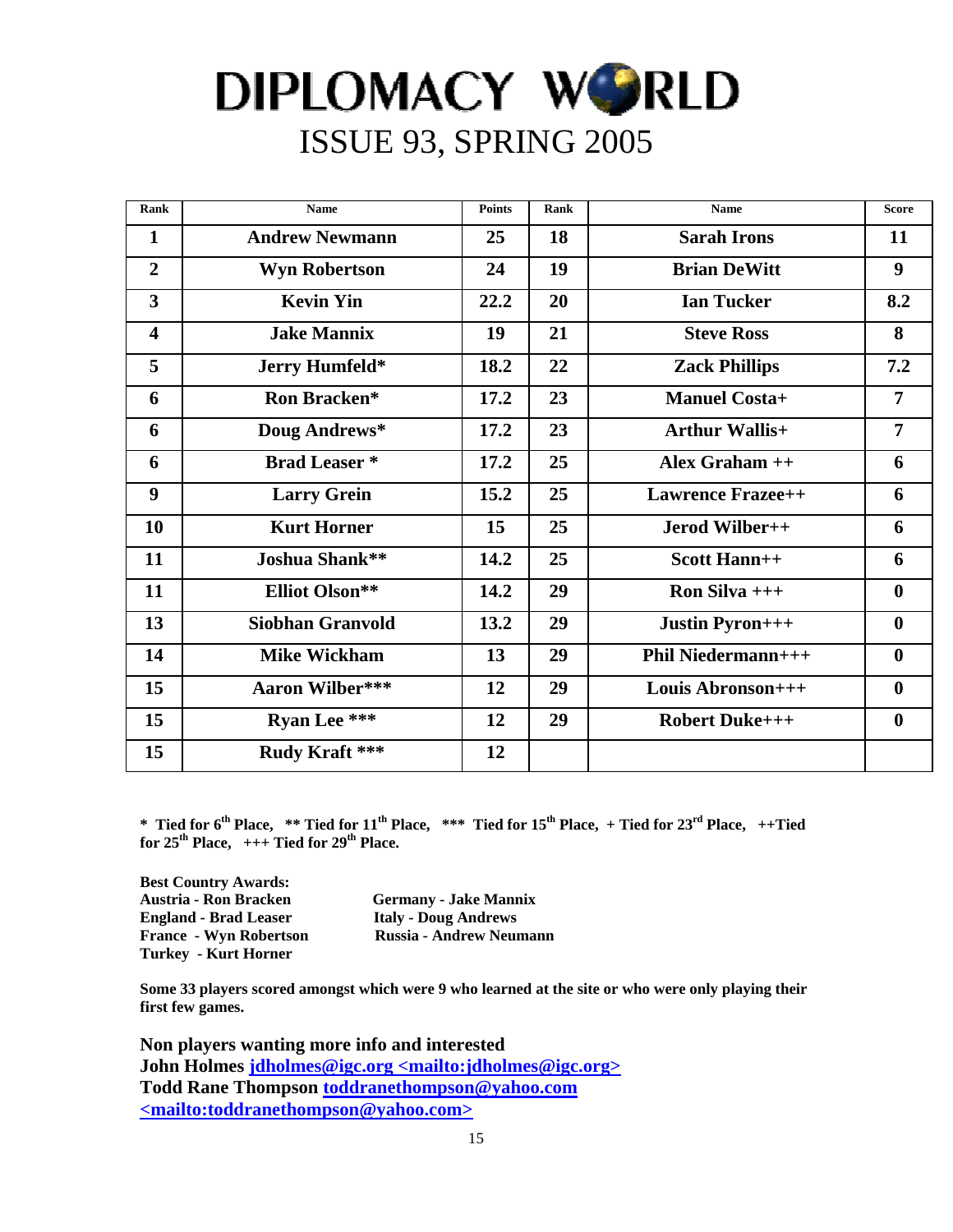**Supply Center summary Austria 26 3.25 England 52 6.5 France 58 7.25 Germany 28 3.5 Italy 22 2.75 Russia 23 2.88 Turkey 51 6.38** 

#### **Edi Birsan**

**For information on the World Diplomacy Championships July 29-31, 2005 in Washington DC go to www.WDCinDC.org** 

**------------------------------------------------------------------------------------------------------ "Edi Birsan" <edi@mgames.com>** 

**Date: Sun, 20 Feb 2005 17:49:48 -0800 Subject: DunDraCon Table Results** 

**Diplomacy tournament Table Results** 

**Individual games** 

| Round 1, game 2 ended 1907                 |
|--------------------------------------------|
| Austria Joshua Shank 5 5 way draw          |
| <b>England Brad Leaser 12 5 way draw</b>   |
| <b>France Siobhan Granvold 45 way draw</b> |
| <b>Germany Zack Phillips 0 out 04</b>      |
| <b>Italy Doug Andrews 5 5 way draw</b>     |
| <b>Russia Sarah Irons 0 out 07</b>         |
| <b>Turkey Larry Grien 8 5 way draw</b>     |
|                                            |
| Round 1 game 4 ended 1906                  |
| Austria Joshua Shank 5 6 way draw          |
| <b>England Ryan Lee 96 way draw</b>        |
| <b>France Manuel Costa 5 6 way draw</b>    |
| <b>Germany Arthur Wallis 3 6 way draw</b>  |
| Italy Wyn Robertson 6 6 way draw           |
| <b>Russia Steve Ross 7 6 way draw</b>      |
| <b>Turkey Robert Duke 0 out 04</b>         |
|                                            |
| Round 2 game 2 ended 1906                  |
| <b>Austria Ron Bracken 1 5 Way Draw</b>    |
| <b>England Elliot Olson 7 5 way draw</b>   |
| France Kevin Yin 13 5 way draw             |
| <b>Germany Robert Duke 0 out 05</b>        |
| <b>Italy Steve Ross 0 out 05</b>           |
| <b>Russia Ian Tucker 2 5 way draw</b>      |
| <b>Turkey Jerry Humfeld 11 5 way draw</b>  |
|                                            |
|                                            |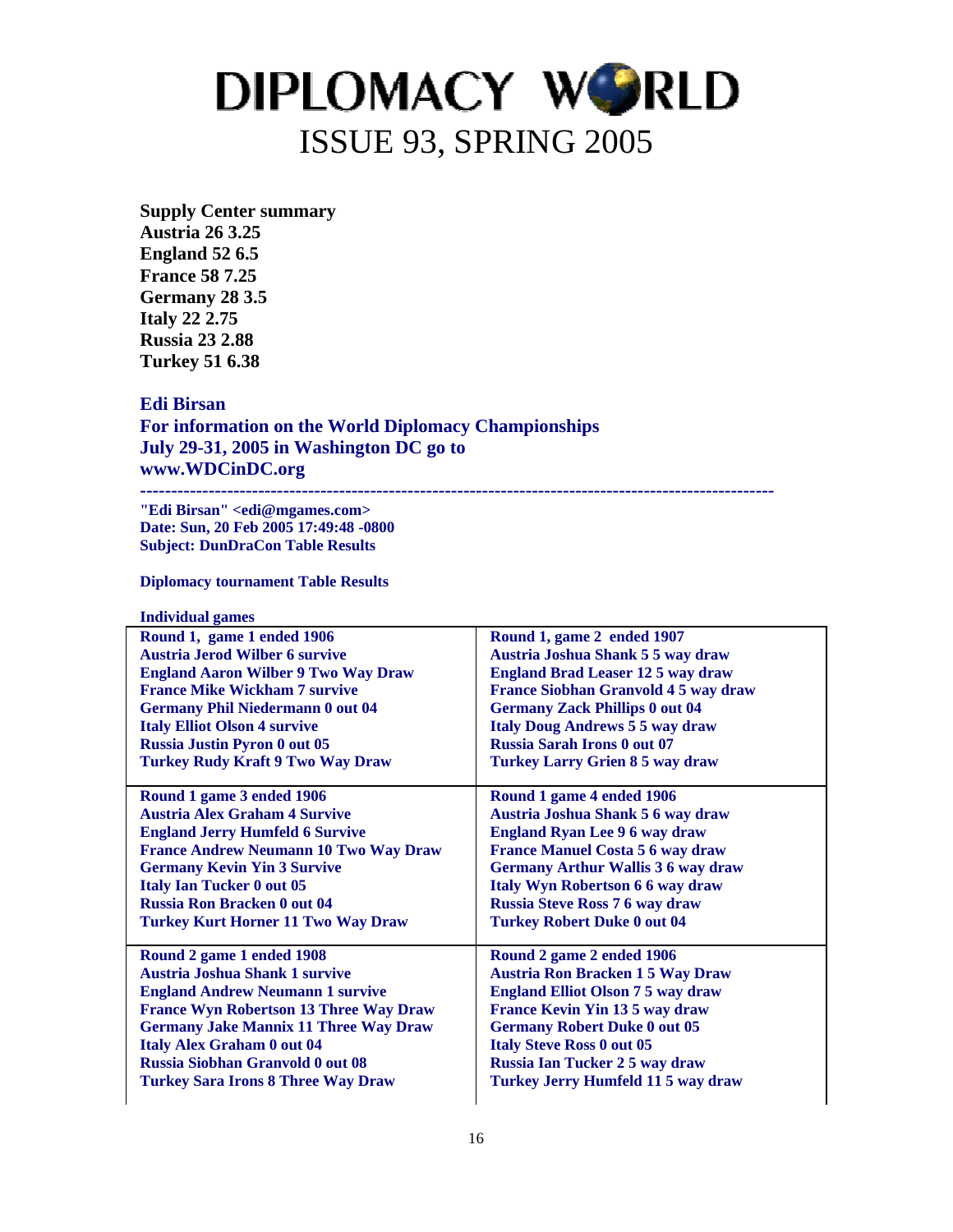| Round 3 board 1 ended 1905                    | Round 3 board 2 ended 1905                |
|-----------------------------------------------|-------------------------------------------|
| <b>Austria Jake Mannix 1 survive</b>          | <b>Austria Scott Hann 5 survive</b>       |
| <b>England Doug Andrews 8 Three Way Draw</b>  | <b>England Ron Bracken 7 Two Way Draw</b> |
| <b>France Larry Grein 6 survive</b>           | <b>France Louis Abronson 0 out 05</b>     |
| <b>Germany Ron Silva 0 out 03</b>             | <b>Germany Edi Birsan 11 Two Way Draw</b> |
| <b>Italy Brean DeWitt 7 Three Way Draw</b>    | <b>Italy Mike Wickham 5 survive</b>       |
| <b>Russia Andrew Neumann 9 Three Way Draw</b> | <b>Russia Elliot Olson 5 survive</b>      |
| <b>Turkey Siobgan Granvold 3 survive</b>      | <b>Turkey Lawrence Franzee 1 survive</b>  |
|                                               |                                           |

*Editor: Analysis of eight games***.** 

*Solo - 0 Draws - 2 way - Three England/Turkey, France/Turkey, England/Germany Draws - 3 way - Two France/Germany/Turkey, England/Italy/Russia Draws - 4 way - None Draws - 5 way - Two A/E/F/G/T, A/E/F/R/T Draws 6 way - One A/E/F/G/I/R* 

*Of the 2 way and 3 way games, (5 games) Austria was not in any of them. England wa s in 3, France was in 2, Germany in 3, Italy was in 1. Russia was in 1, and Turkey was in 3. The longest game* **went**  *until 1908.* 

-----------------------------------------------------------------------

**"Edi Birsan" <edi@mgames.com> Sun, 20 Feb 2005 17:55:54 -0800** 

#### **DunDraCon 2005 Scoring System**

**The system used for scoring was: if you are eliminated after 1905 +1 point if you survive to the end of the game you get 1 point per supply center with a minimum of 6 if you are in the draw (unanimous open voting) then 6 points divided by draw participants if you have the top center count +1 per center difference over the second player if you win the game with a solo you get all the 6 draw points + 3 more** 

**The best two scores counted Awards were for Champion and Best Country (or for Turkey: Outsanding play of Turkey)** 

**As a unique prize experiment, for the best country awards we had engraved dog tags in the color of the country put on special key chains, which was well received. For the Champion we had a desk name plaque made up: DunDraCon 2005 Diplomacy Champion** 

**Round 1 started at 10AM and had a time end at 3PM Round 2 started at 4PM and had a time draw at 10PM, however all games were voted ended before then Round 3 started at 10AM and would have had a time draw at 3PM but games**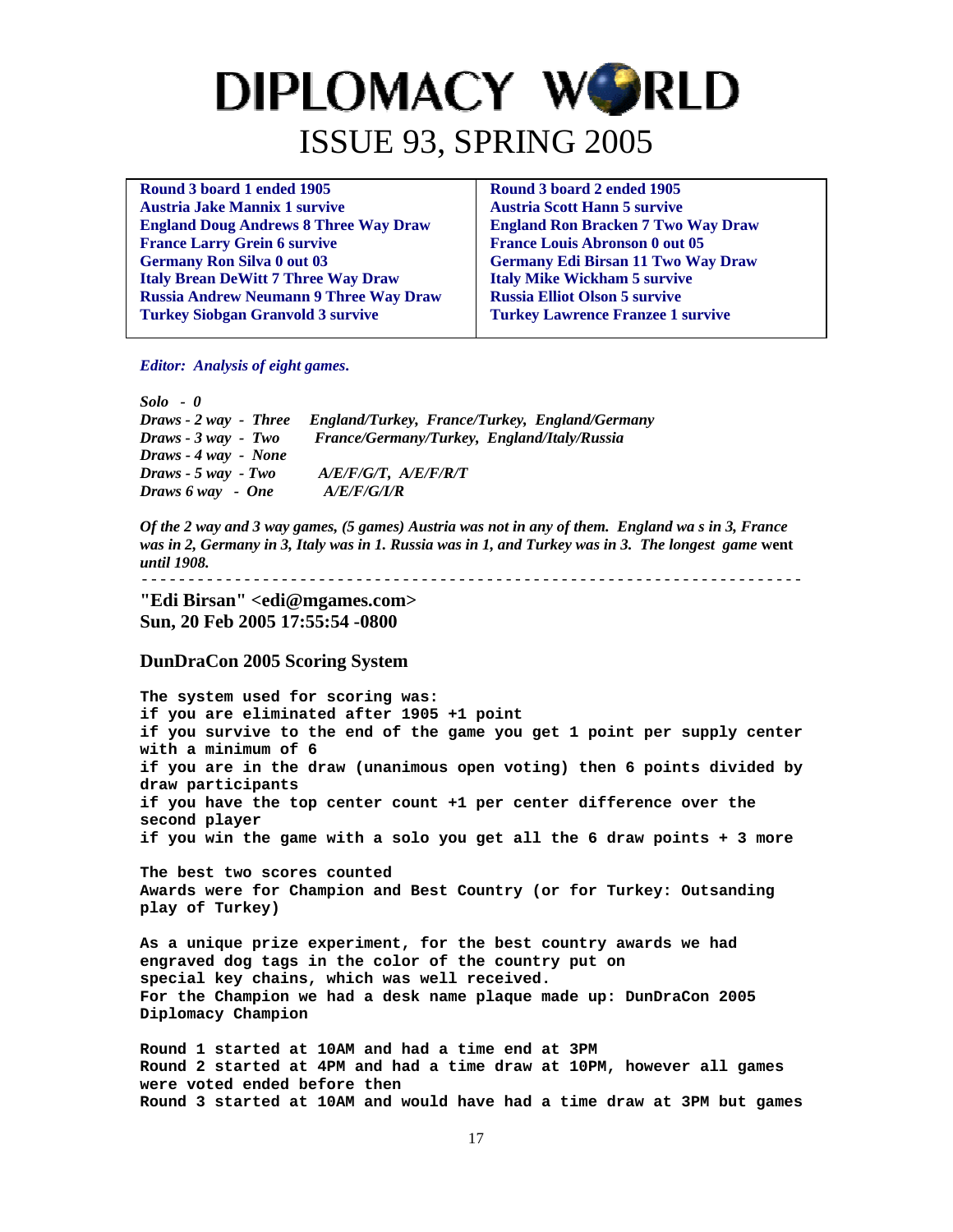**were voted ended before then.** 

**-** 

**-----------------------------------------------------------------------**

**"Edi Birsan" <edi@mgames.com> Sun, 20 Feb 2005 18:14:33 -0800** 

**DunDraCon Newbie errors and issues**

**We had some new creative geography right up there with the last years order of Army Rumania to Kosovo (meaning Serbia). This years contributions Fleet Algeria to Trieste (meaning Fleet Albania to Trieste) Fleet Greece to Iogean (meaning Fleet Greece to Ionian) The classic problems were again encountered by newbies: 1. Spain does not border on North Africa 2. Berlin does not border on Denmark 3. Fleet Kiel can go to the Baltic 4. Fleet Ankara can not support Constantinople to Smyrna 5. A unit that is being supported to defend, loses that support if it is ordered to move Aside from simply reading the map to understand the connection were border wide not black line point the most common adjudication problem encountered by new players were all around the support order and it being cut or not being cut when it relates to supporting an attack on a province that is attacking you. In explaining the game rules we use the phrases, A unit cannot cut support for an attack on itself and A unit that is dislodged has no effect on the province from which it was dislodged The adjudication problem that seemed to confuse the most was the following: Turkey Fleet Ankara Supports Fleet Constantinople Fleet Constantinople supports Fleet Greece to Bulgaria sc Fleet Greece to Bulgaria sc Russia Fleet Black Sea supports Army Bulgaria to Constaninople Army Bulgaria to Constantinople Army Serbia to Greece What happens in the above case is that the attack on Cons fails and** 

**fails to cut the support for the attack of Greece on Bulgaria. So Bulgaria is dislodged. Serbia walks into Greece since Greece gets into Bulgaria and Bulgaria can actually then retreat to Serbia.** 

**As a tactical concept the new player had a hard time taking into account that a unit that can retreat can retreat to one of your own**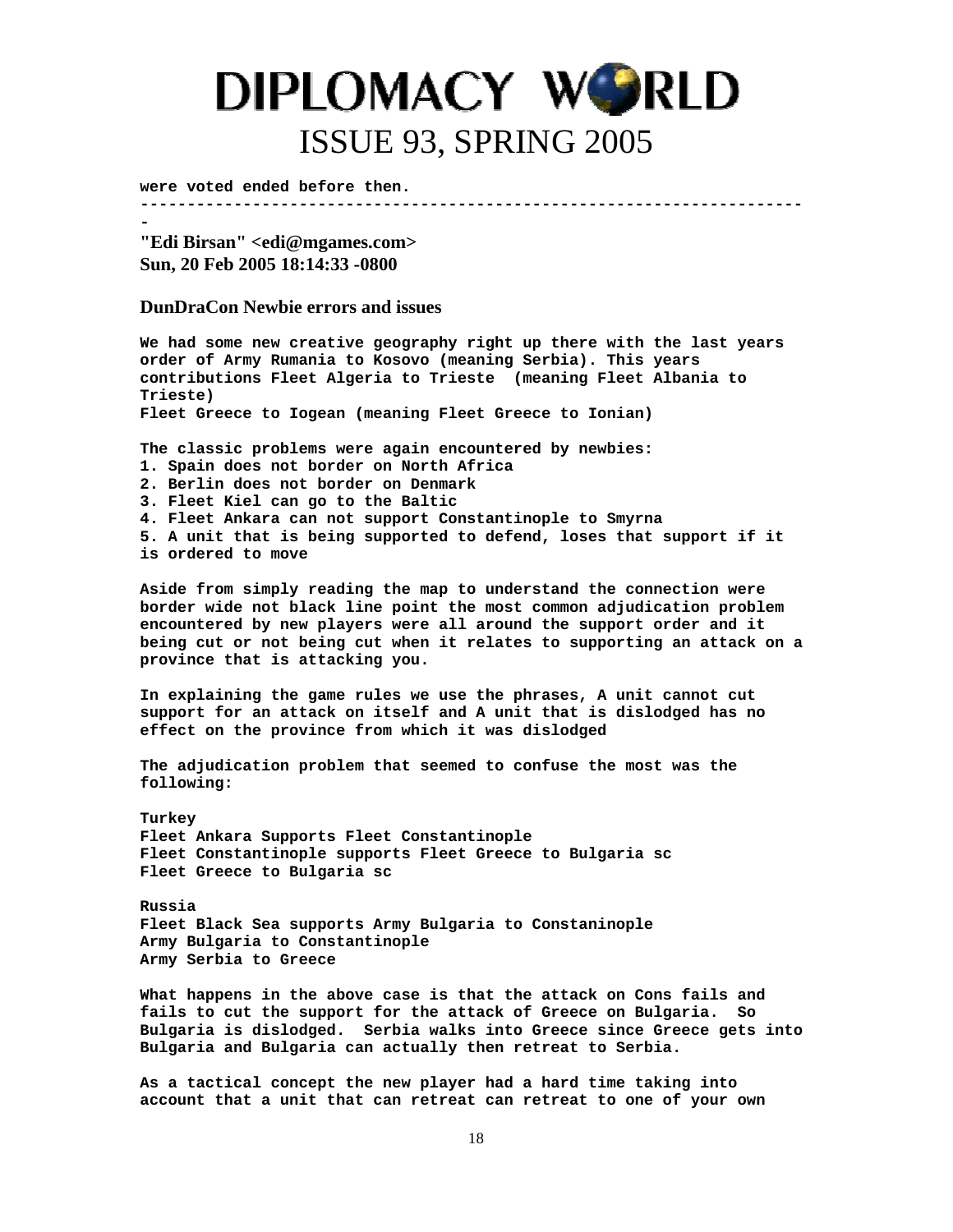**open supply centers. There were numerous cases of this going on in the newbie board.** 

**Time management was pretty good with the players not having any real problem with the split time...negotiation time and then order writing. As usual in each game the same players were nearly always late regardless of the number of units or the amount time allowed.** 

**----------------------------------------------------------------------** 

#### **2005 DundraCon**

**BayArea Diplomacy Association Director/organizer - Larry Grein Reporter - Edi Birsan** 

**NADF(E)master points Rankings** 

**Player......................-1-.......-2-.....-3/4-.Score....NADF(E)master points** 

| Andrew NeumannD3fL1eD1r2557.97(23)64.52(19)      |  |
|--------------------------------------------------|--|
| Wyn RobertsonD4iD1f----24 0.0(-)4.03(279)        |  |
| Kevin YinL3gD2f----22.24.60(245)6.39(193)        |  |
| Jake Mannix----D1gL1a19150.72(2)153.54(2)        |  |
| Jerry HumfeldL3eD2t----18.20.0(-)7.78(428)       |  |
| Ron BrackenL3rD2aD2e17.24.15(272)9.77(142)       |  |
| Doug AndrewsD2i----D1e17.20.0(-)4.27(265)        |  |
| Brad LeaserD2e--------17.2 .74(516)2.35(381)     |  |
| Larry GreinD2t----L1f15.238.33(38)40.11(37)      |  |
| Kurt HornerD3t--------150.0(-)3.83(285)          |  |
| Joshua ShankD2aL1a----14.229.76(51)33.03(45)     |  |
| Elliot OlsonL1iD2eL2r14.20.0(-)1.99(412)         |  |
| Siobhan GranvoldD2fL1rL1t13.28.20(161)10.14(139) |  |
| Mike WickhamL1f----L2i130.0(-) .37(601)          |  |
| Aaron WilberD1e--------120.0(-)3.81(286)         |  |
| Ryan LeeD4e--------120.0(-)1.37(459)             |  |
| Rudy KraftD1t--------12 .16(771)3.30(316)        |  |
| Sarah IronsL2rD1t----1113.81(105)16.58(91)       |  |
| Brian DeWitt--------D1i90.0(-)2.66(364)          |  |
| lan TuckerL3iD2r----8.20.0(-)1.84(421)           |  |
| Steve RossD4rL2i----84.19(270)5.97(204)          |  |
| Zack PhillipsL2g--------7.20.0( - ) 18(754)      |  |
| Manuel CostaD4f--------70.0(-)1.37(458)          |  |
| Arthur WallisD4g--------70.0(-)1.40(453)         |  |
| Alex GrahamL3aL1i----60.0(-) .41(589)            |  |
| Lawrence Frazee --------L2t60.0(-) 17(771)       |  |
| Jared WilberL1a--------61.85(412)2.05(405)       |  |
| Scott Hann--------L2a60.0(-) .20(709)            |  |
|                                                  |  |
|                                                  |  |
|                                                  |  |
| Louis Abronson---------L2f00.0( - ) .15(798)     |  |
|                                                  |  |
| Joshua ShankD4a                                  |  |
|                                                  |  |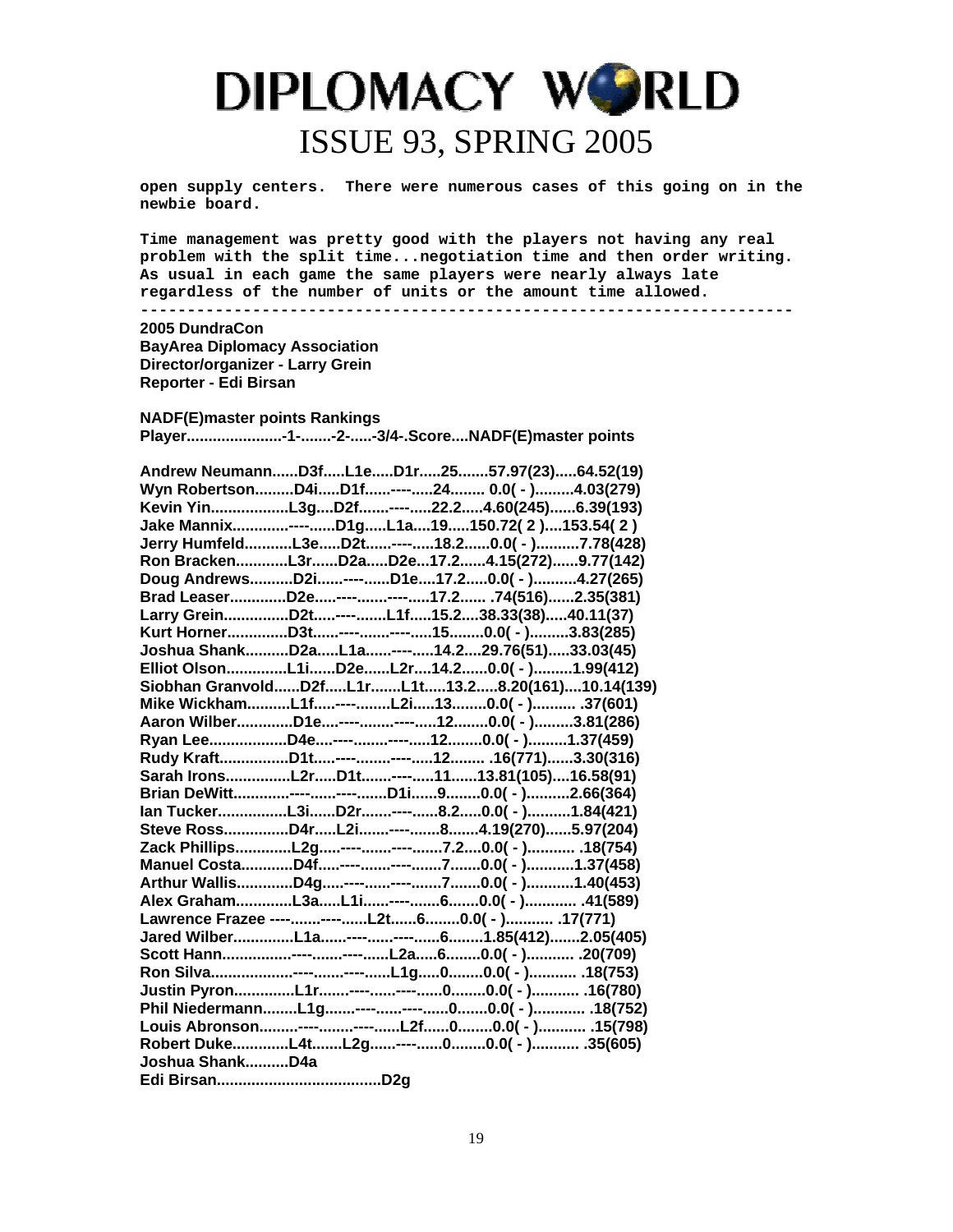**The game indicators are D(draw) or L(loss), then board number, then country** 

**The explanation of masterpoints is on the second site listed below either in the masterpoint section of 'This Week in North American Diplomacy" or on the masterpoint pages on the site map. Joshua Shank achieved NADF(E) Master in this event.** 

**The table with NADF Rating changes will appear on the site under tournament reports and on the Northern California page.** 

**This is the second NADF Grand Prix event of the year, and Neumann remains the only Grand Prix event winner of 2005.** 

**NADF website is [http://www.diplomacyfed.org/](http://www.diplomacyfed.org/forums/index.php) NADF Buz Eddy Special Features site is<http://www.diplom.org/NADF/index.htm>**

**-----------------------------------------------------------------------------------------------------------------------**

**buzeddy@aol.com Tue, 22 Feb 2005 10:30:06 EST** 

**DundraCon NADF Report addendum**

**Missed one.** 

**Edi Birsan.....................D2g.......unscored........ 131.63( 4 ) 135.47( 3 )** 

**NADF website is [http://www.diplomacyfed.org/](http://www.diplomacyfed.org/forums/index.php) NADF Buz Eddy Special Features site is<http://www.diplom.org/NADF/index.htm> -------------------------------------------------------------------------------------------------------------------** 

### **Diplomacy Hoosier Archives**

**Gents,** 

**I'm forwarding this message to you because you are a Dip publisher, or have been, or may have admin responsibilities for a web site which may have links to the popular culture library. Yes, I know this message is a bit dated. However, Nancy Down is still the proper contact at the Popular Culture Library, which contains a large selection of Postal Diplomacy material.** 

 **Thanks.** 

 **Tom Howell** 

**> > -------- Original Message -------- Date: Mon, 04 Oct 2004 14:28:12 -0400 From: Richelle Burkey <rburkey@bgnet.bgsu.edu>** 

**Dear Mr. Howell:** 

**How are you? I hope well! Effective October 15, 2004 I will no longer be a part of the Browne Popular Culture Library. I ask that you please remove my name from all websites associated with**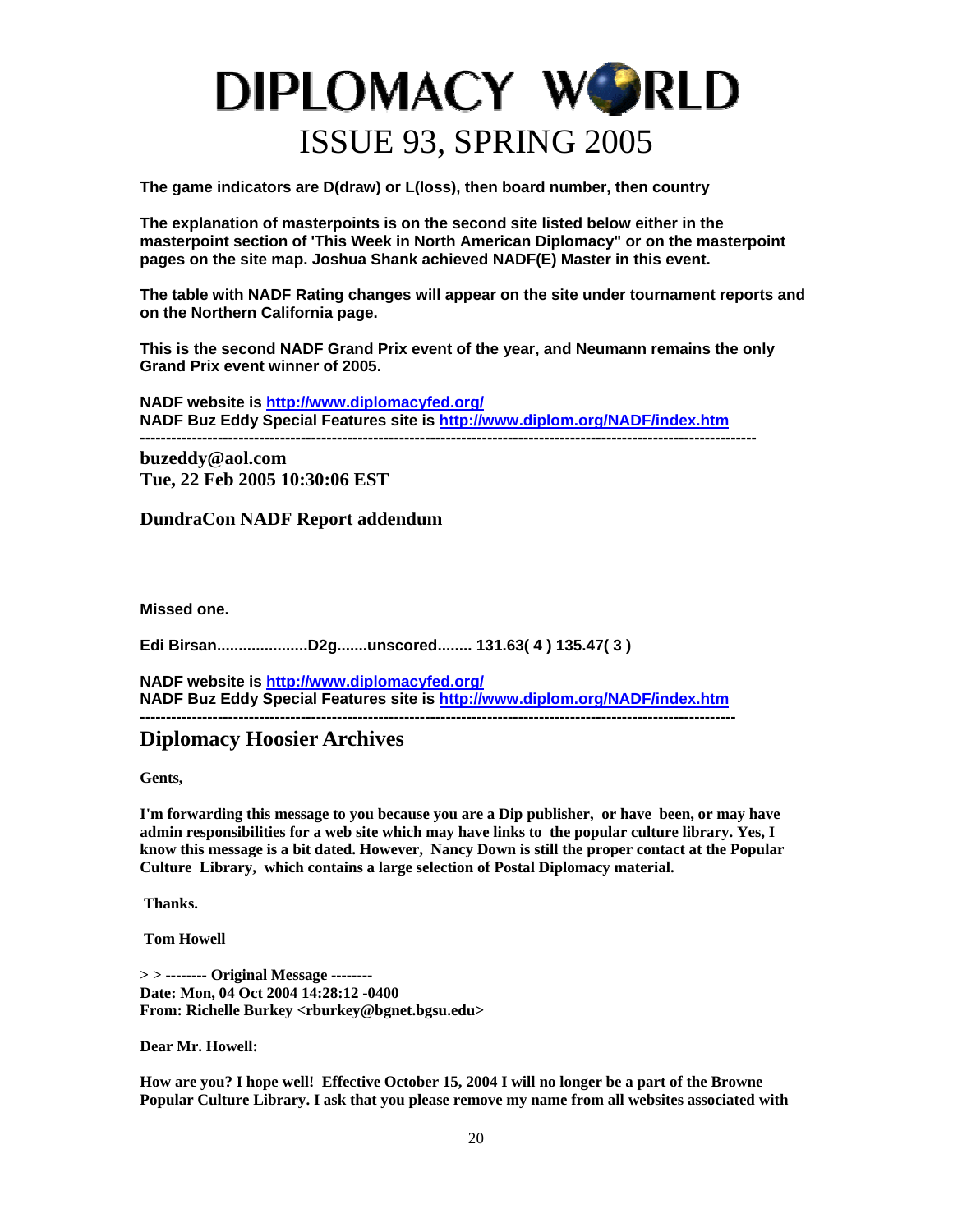

**the diplomacy zine culture.** 

**If you need to speak to someone, please contact the interim head > librarian Nancy Down at 419-372- 6054 or by e-mail at ndown@bgnet.bgsu.edu** 

**Thank you so much for your contributions to the collection of diplomacy > zines! I wish you all the best with your hobby!** 

**> Sincerely, Richelle Burkey** 

**The Ray and Pat Browne Library for Popular Culture Studies William T. Jerome Library, 4th Floor Bowling Green State University Bowling Green, OH 43403 Phone: 419-372-2322 E-mail: rburkey@bgnet.bgsu.edu** 

**Wheresoever you go, go with all your heart.** 

**Confucius** 

**Dr. Nancy Down Interim Head of Browne Popular Culture Library (419) 372-6054 ndown@bgnet.bgsu.edu -----------------------------------------------------------------------------------------------------------------** 

**At 11:02 AM 2/21/2005,** 

**Jim Burgess wrote:** 

**Hi all, while that is true, I've had some contact (brief) with Nancy >(and with Richelle more extensively before she left). Here is the situation as I understand it.... they have been going through state school budget cuts and they have no money to maintain the Diplomacy >archives. I've not seen them, but I gather they are a bit of a mess. They will still (for active szines being published) write you an annual donation letter (I do take this off on my taxes at szine face value) for issues sent. They do NOT really want other donations. They did not replace Richelle's position and they have no staff to organize >or otherwise deal with donations. In the past, I've also donated cash to Bowling Green for this, but I think you'd have to donate a substantial amount to get them to organize the collection.** 

**Tom, as long as you are writing this group, allow me to state my hope.... I would like someone in the Dip hobby to go visit the library in person and assess the state of the situation, perhaps talk to the librarians in person and assess what might be required to create an accessible archive. I will probably do this myself some day, but someday is a long time. I address szines to them at:** 

**> Diplomacy Hoosier Archives Popular Culture Studies Library William T. Jerome Library, 4th Floor Bowling Green State University Bowling Green, OH 43403** 

**Just so they have some hope of ending up in the same box.**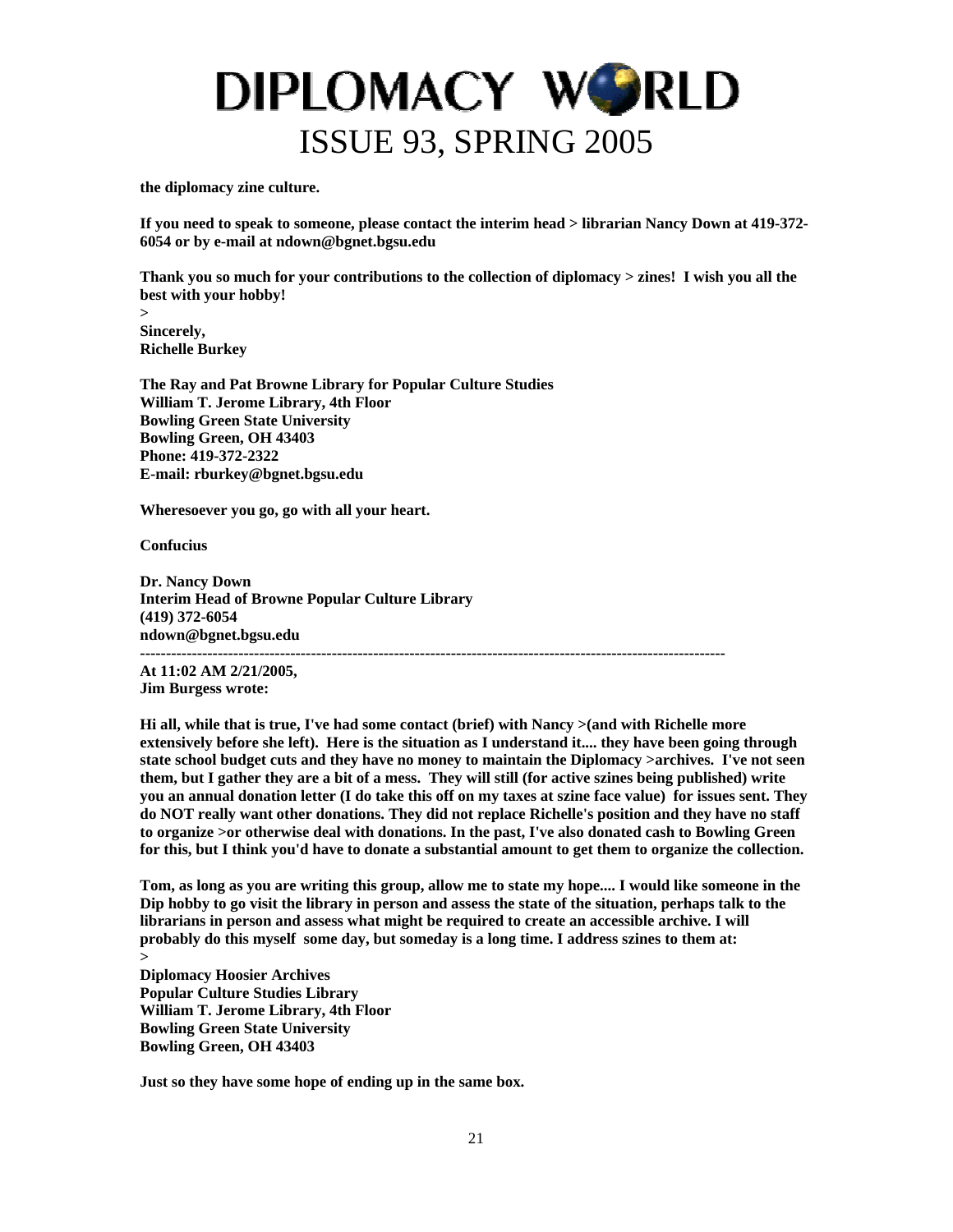#### **Thanks! Jim-Bob**

**-----------------------------------------------------------------------------------------------------------------** 

**Date: Mon, 21 Feb 2005 12:11:39 -0500 From: "Nancy Down" <ndown@bgnet.bgsu.edu>** 

#### **Hi,**

**I just want to update and clear up any misunderstandings about the diplomacy zines collection. An expanded version of Richelle's position was filled this past summer. Katherine Najacht has been added full time to our staff. And her job responsibilities include gifts. Our special collections cataloger Patty Falk has started cataloging our zine collection this past year. We are starting with the general zines (which are used more by undergraduates) and then will move to the dip zines. Patty thinks this might not be until next year. But we do have plans to catalog the dip zines and organize the collection. By cataloging them I feel we will provide the best access for researchers. The titles will show up in our online catalog, in OhioLink, and in OCLC (which is an international database). We would also have a link on our webpage describing the dip zine collection and its history. We will accept new gifts (old or new), but we will not be able to catalog them for at least a year.** 

**We have a commitment to the Dip zine collection, but feel frustrated ourselves with the amount of material we have waiting to be processed. So we have been trying to prioritize and start working through it (even if it's at a slow pace). So our present plan is the general zines, then the dip zines, then the Star Trek zines. I have been doing some research about the game and the dip zines and hope to wriite something about the collection to have our website while we are waiting to catalog the collection. We are also redesigning our website.** 

**Please free feel to contact me if you have any questions or concerns. Nancy** 

**-----------------------------------------------------------------------------------------------------------------------------** 

#### **An Item from a previous Diplomacy World**

|               |                                                    | Jim Meinel in <i>Diplomacy World</i> 65 (Winter 1992) gives the following list: |
|---------------|----------------------------------------------------|---------------------------------------------------------------------------------|
| ZINE NAME     | <b>EDITOR</b>                                      | DATE OF FIRST ISSUE                                                             |
| 1: Graustark  | (John Boardman)                                    | May 12th, 1963                                                                  |
| 2: Ruritania  |                                                    | (Dave McDaniel) September 13th, 1963                                            |
|               |                                                    | 3: WorlDip (Bruce Pelz) November 14th, 1963                                     |
| 4: WitDip     | (Bruce Pelz) January 9th, 1964                     |                                                                                 |
| 5: Freedonia  | (John Boardman)                                    | May 2nd, 1964                                                                   |
|               | 6: Brobdingnag (Richard Schultz)                   | May 9th, 1964                                                                   |
| 7: Trantor    | (John Smythe)                                      | August 26th, 1964                                                               |
|               | 8: Wild 'n' Wooly (Dan Brannan)                    | October 16th, 1964                                                              |
|               | 9: The Gamesletter (Don Miller)                    | February 1965                                                                   |
|               | 10: Nostrilla Notes (Dan Alderson) March 8th, 1965 |                                                                                 |
|               | 11: Costaguana (Conrad von Metzke) April 1st, 1965 |                                                                                 |
| 12: Massif    | (John Koning)                                      | April 1965                                                                      |
| 13: Barad-dur | (Jack Chalker)                                     | July 1965                                                                       |
| 14: Lusitania | (Bernie Kling)                                     | July 1965                                                                       |
| 15: Orthanc   | (Ron Bounds)                                       | Mid 1965                                                                        |
| 16: Marsovia  | (Bob Ward) September 1, 1965                       |                                                                                 |
|               | 17: Lonely Mountain (Charles Wells) September 1965 |                                                                                 |
| $18:$ STAB    | (John Koning)                                      | October 9th, 1965                                                               |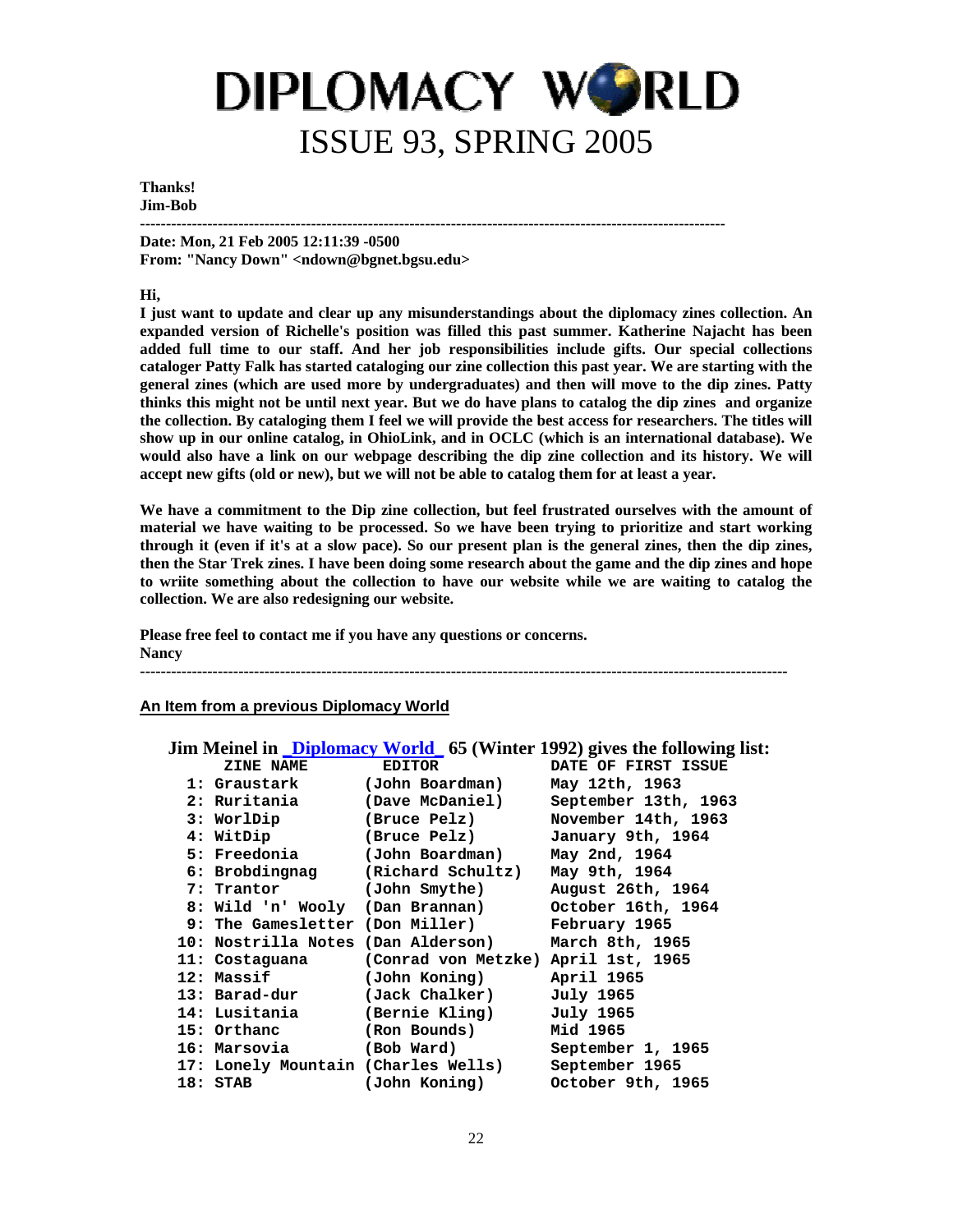*<<Editor's Note: Believe it or not Graustark is still be published. I received one the other day, and Costaguana just closed down a while back.>>* 

### **THE 2004 DIPLOMACY HOBBY AWARDS**

**This is the 22nd year of the Diplomacy Hobby Awards and I'm pleased and proud to continue to chair the committee (and act as treasurer for producing plaques for the winners). The rest of the committee currently consists of: Fred Davis, Gary Behnen, Melinda Holley, Jamie Dreier, Paul Kenny, Mark Stretch, and Robert Lesco.** 

**-----------------------------------------------------------------------------------------------------------------------------** 

**The awards given have varied over the years but currently has these five awards, the first four are awarded by voting from the entire hobby and the last Lifetime Achievement Award is determined by the Hobby Awards Committee. There were 64 voters this year, who appeared to put a great deal of effort into researching and making considered votes. All 32 nominees across the four awards are to be saluted for their efforts on behalf of the hobby.** 

**See the entire ballot at: http://devel.diplom.org/DipPouch/Postal/Zines/TAP/2004HobbyAwardsBallot.pdf** 

**Now to the winners:** 

**The Don Miller Memorial Award for Meritorious Service to the Hobby for 2004 goes to Christian Shelton for developing and running the Dip BOUNCED game playing site.** 

**The Rod Walker Award for Literary Achievement in the Hobby for 2004 goes to Manus Hand for his latest Sherlock Holmes article, "Solution to the Curious Case of the False Start", which appeared in the 2004 Spring Movement issue of** *The Diplomatic Pouch***.** 

**The John Koning Memorial Award for the Best Player in the Diplomacy Hobby for 2004 goes to Yann Clouet, who won the 2004 World DipCon in Birmingham, UK.** 

**He has now won this award for the second year in a row, if he wins it again next year (third year in a row) he is retired from further consideration for the award and would join the other past three time winner Gary Behnen in that honor.** 

**The Fred Hyatt Memorial Award for the Best GamesMaster in the Diplomacy Hobby for 2004 goes to Cal White, who has done a lot of the GM work on Dip BOUNCED this year and also is well known as a Postal GM.** 

**The Kathy Byrne Caruso Memorial Award for Lifetime Achievement in the Diplomacy Hobby is awarded irregularly by the committee in honor of Kathy Byrne Caruso, who perhaps was the greatest player in the hobby in the 1980's, who also happened to be a woman. It is named after her since she lost her battle with Cancer and was lost to the hobby forever a few years ago. Our**